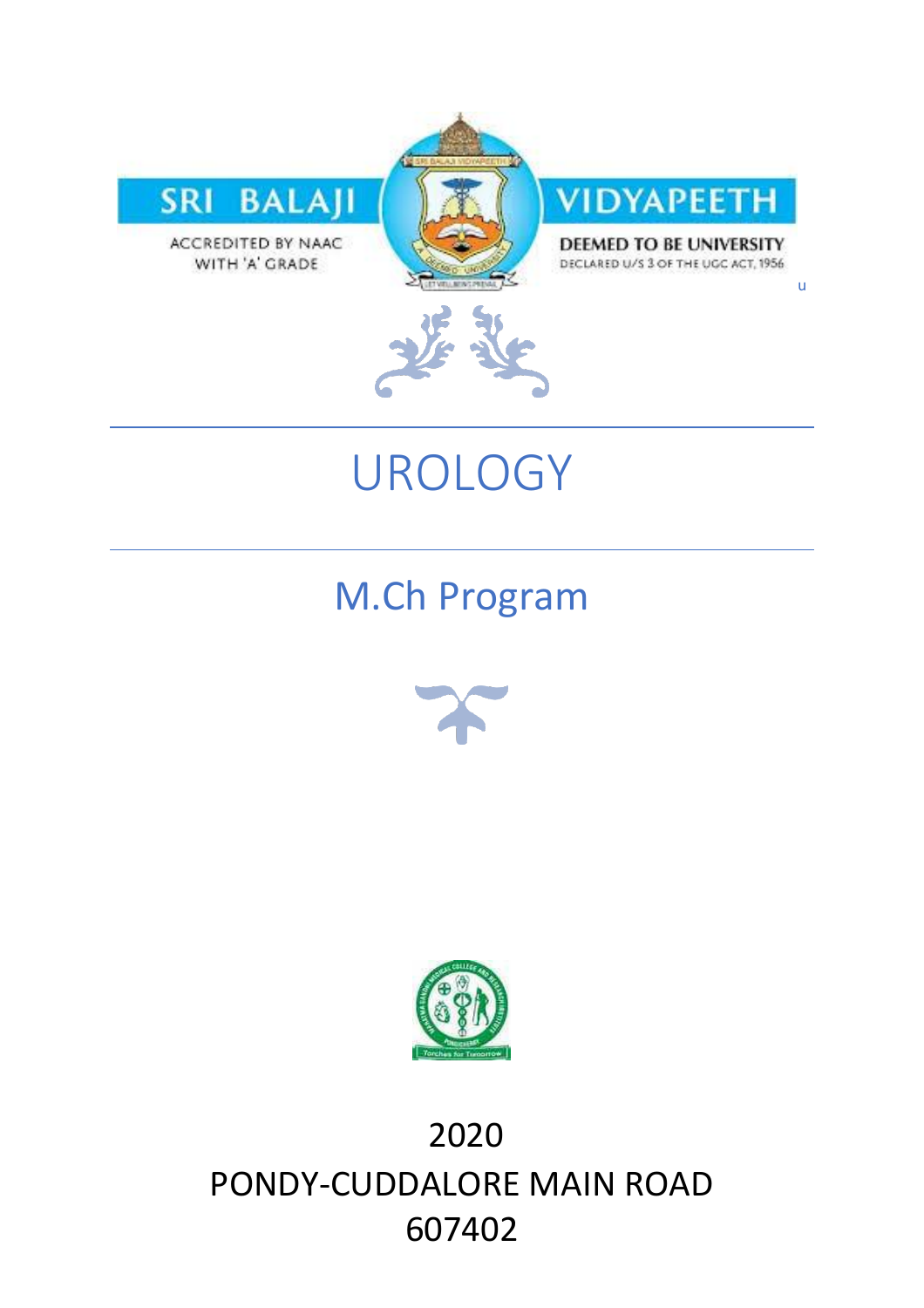## **List of contributors**

- **1.** Prof. A. Mossadeq, Prof. & Head, MGMC & RI
- 2. Prof. S.Joseph Philipraj, MGMC & RI
- 3. Dr. Kalyanram Kone, Assoc. Prof MGMC & RI
- 4. Dr. Vasudevan. T, Asst. Prof MGMC & RI

Acknowledgement

#### **External Experts**

- 1. Dr. Meyappan, Prof. &Head Urology , SRM MedicalCollege, Katankallathur, Chennai
- 2. Dr. LN Dorairajan, Prof. Urology, JIPMER, Pondicherry.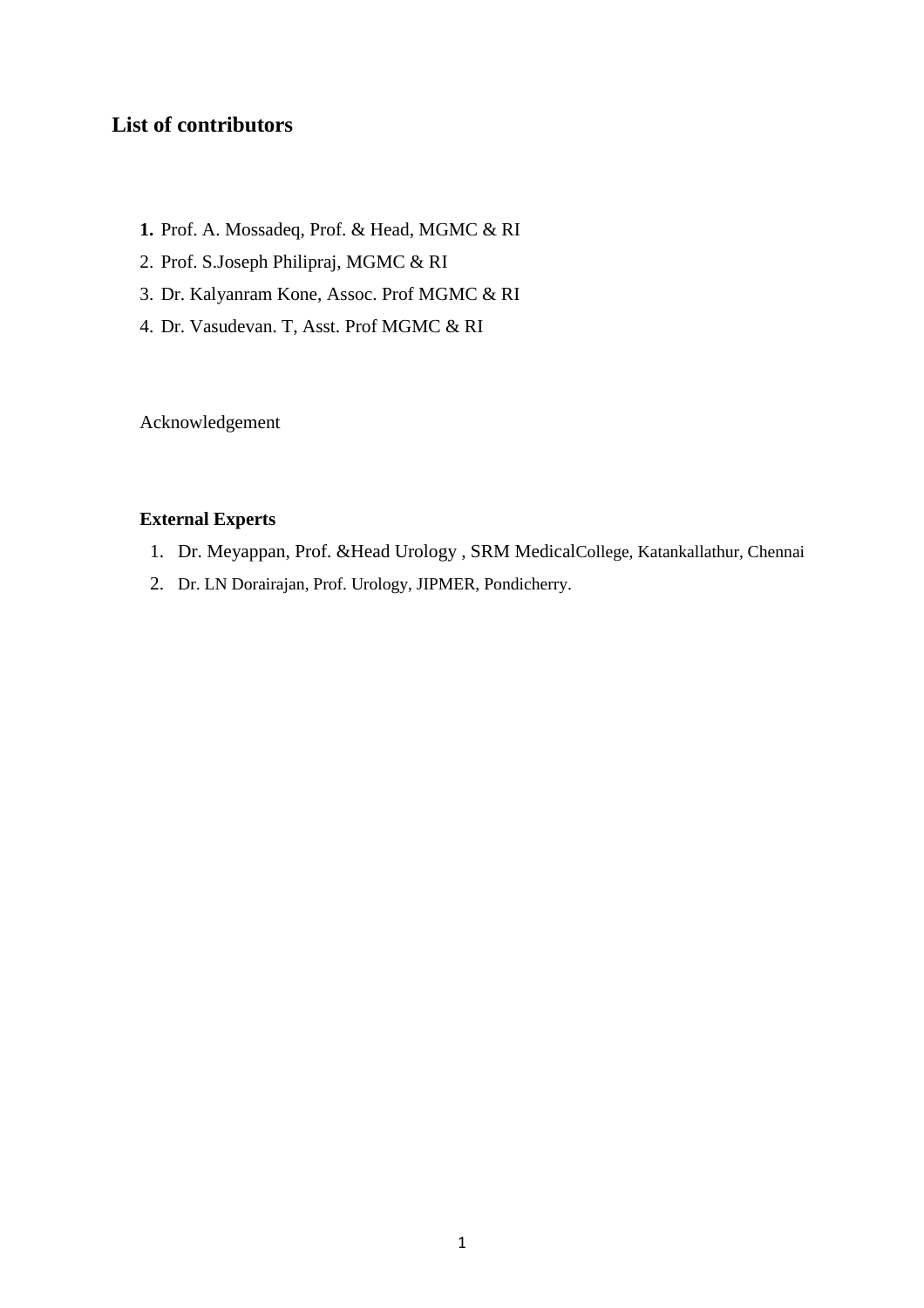# Contents

| 1. |  |
|----|--|
| 2. |  |
| 3. |  |
|    |  |
|    |  |
|    |  |
|    |  |
|    |  |
|    |  |
|    |  |
|    |  |
|    |  |
|    |  |
|    |  |
|    |  |
|    |  |
|    |  |
|    |  |
|    |  |
|    |  |
|    |  |
|    |  |
|    |  |
|    |  |
|    |  |
|    |  |
|    |  |
|    |  |
|    |  |
|    |  |
|    |  |
|    |  |
|    |  |
|    |  |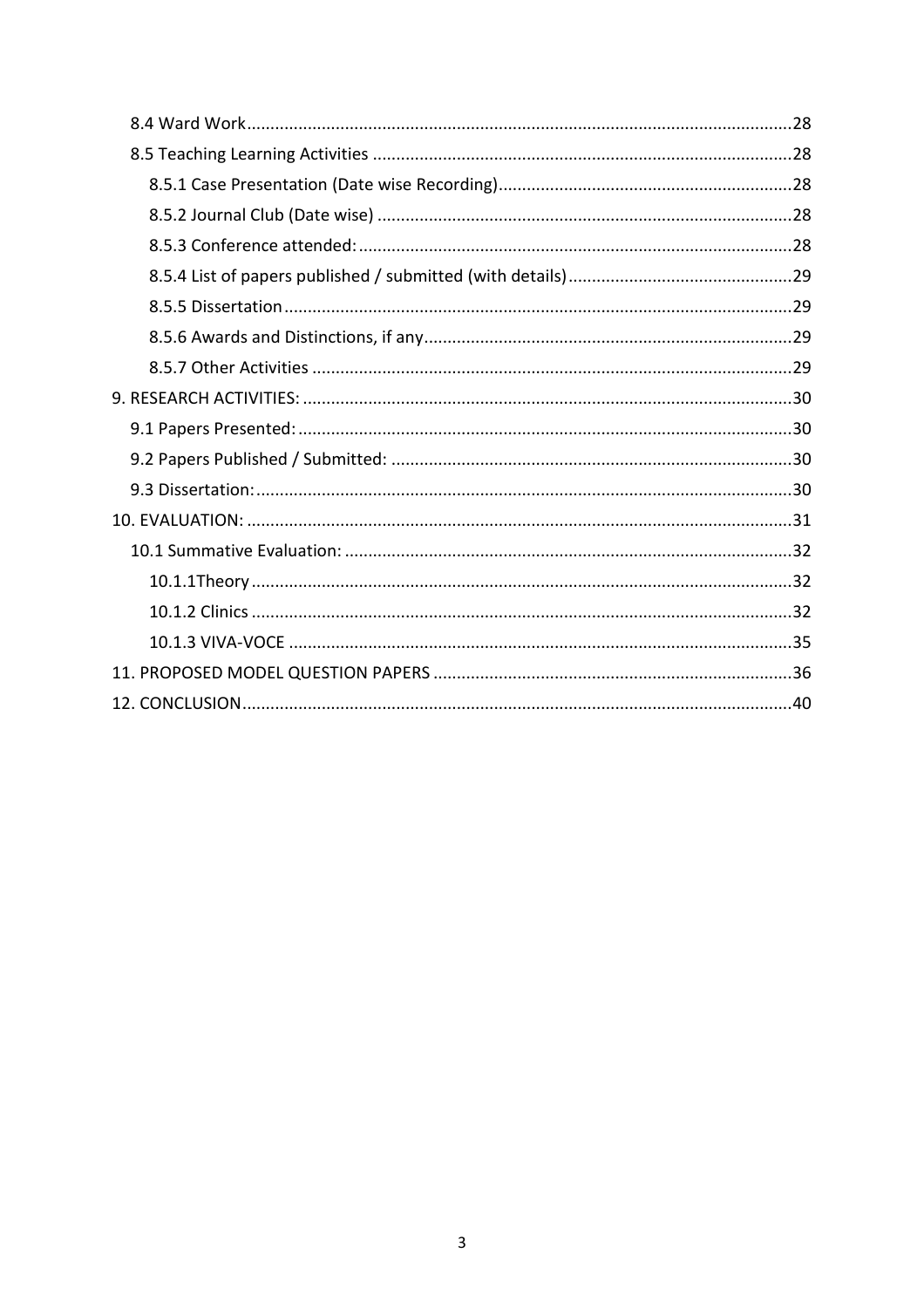# Sri Balaji University

# Mahatma Gandhi Medical College & Research Institute Department of Urology

#### **MCh Superspeciality Program**

## <span id="page-4-0"></span>**1.Preamble:**

The purpose of PG education is to create super specialists who would provide high-quality health care and advance the cause of science through research & training. The purpose of Mch Urology is to standardize Urology teaching at the Post Graduate level throughout the country so that it will benefit in achieving uniformity in undergraduate teaching as well and resultantly creating competent urologists with appropriate expertise. The purpose of this document is to provide teachers and learners with illustrative guidelines to achieve defined outcomes through learning and assessment. This document was prepared by subject-content specialists. The Reconciliation Board of Academic Council has attempted to render uniformity without compromise to the purpose and content of the document. Compromise in the purity of syntax has been made in order to preserve the purpose and content. This has necessitated the change of heading "domains of learning" to "competent learning".

# <span id="page-4-1"></span>**2. Program Educational Objectives (PEO):**

o **PEO1:** Specialist who can provide comprehensive care related to Urology over and above the physician of the first contact.

o **PEO2:** Leader and team member who understands the health care system and acts to provide safe patient care with accountability and responsibility.

o **PEO3:** Communicator possessing adequate communication skills to convey the required information in an appropriate manner in a various health care settings.

o **PEO4:** Lifelong learner keen on updating oneself regarding the advancement in the health care field and able to perform the role of researcher and teacher

o **PEO5:** Professional who understands and follows the principle of bio-ethics / ethics related to the health care system.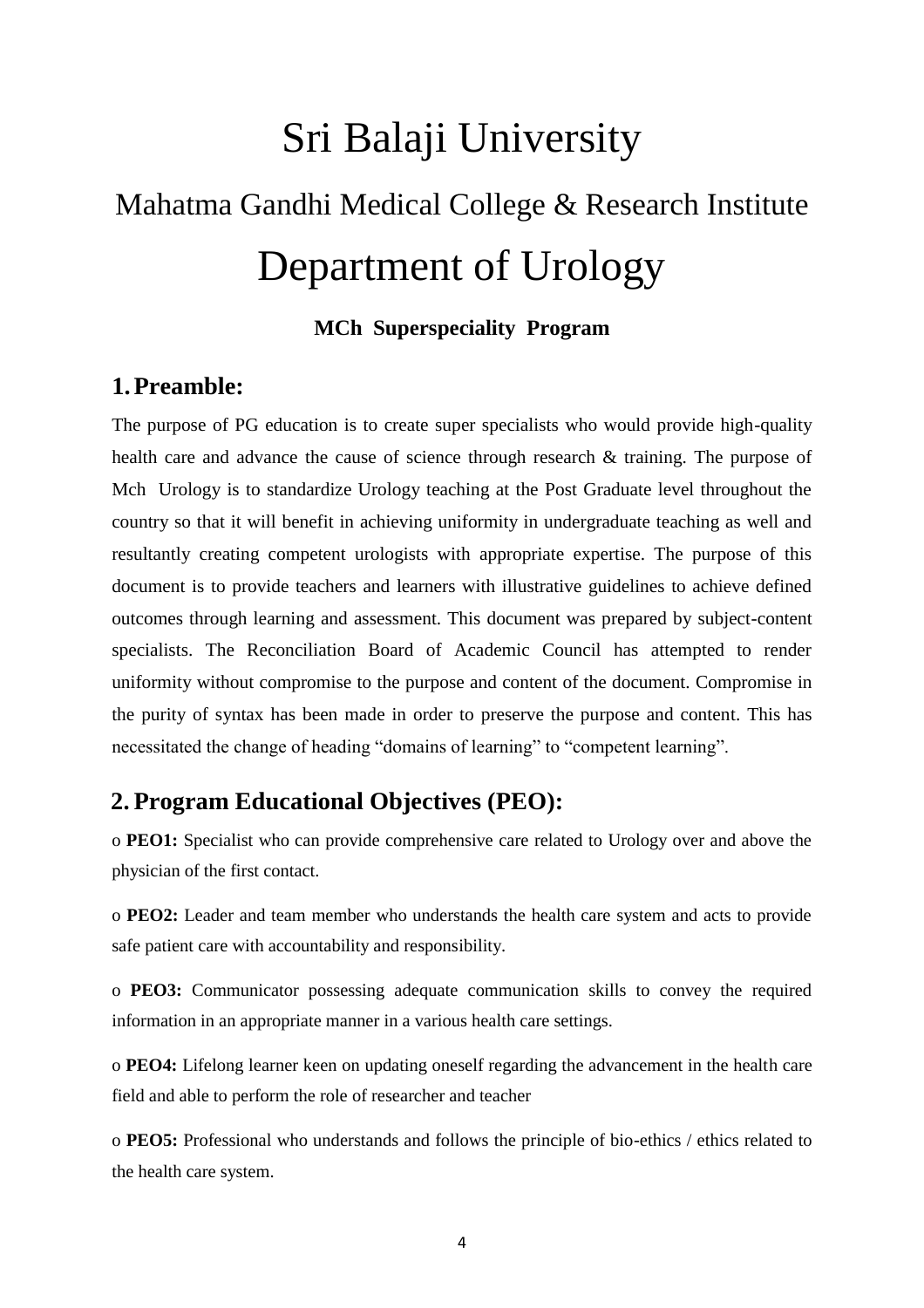# <span id="page-5-0"></span>**3. Program Outcome (PO):**

After three years of the residency program, postgraduate should be able to

o **PO1:** Diagnose and appropriately manage common urological ailments in a given situation.(C1,C2)

o **PO2:** Perform common minor & major Urological procedures and provide Peri- operative care. (C2, C3, C4)

o **PO3:**Identify situations calling for urgent or early uro - surgical intervention and refer at the

The optimum time to the appropriate centers ( C2, C3, C4)

o **PO 4:**provide and coordinate emergency resuscitative measures in acute uro - surgical

Situations including trauma (C2, C3)

o **PO5:** Identify patient safety and system approach to medical errors. (C2, C4)

o **PO6:** Perform a surgical audit on a regular basis and maintain records (manual and/or electronic) for life. (C2, C4)

o **PO7:** Communicate with stakeholders of the health care system.

o **PO8:** Update knowledge in recent advances and newer techniques in the management of the patients.(C4).

o **PO9:** Develop & execute a protocol for a scientific research project, collect and analyze the data and scientifically communicate to the others

o **POD10:** Perform Self Directed Learning and Critical appraisal of medical literature. .(C2,  $C<sub>4</sub>$ 

o **PO11:** 1. The student will show integrity, accountability, respect, compassion, and dedicated patient care.(C2, C4)

o **PO 12:** The student will demonstrate a commitment to excellence and continuousprofessional development..(C2, C4)

**PO 13**: The student should demonstrate a commitment to ethical principles relating to providing patient care, the confidentiality of patient information, and informed consent..(C2, C4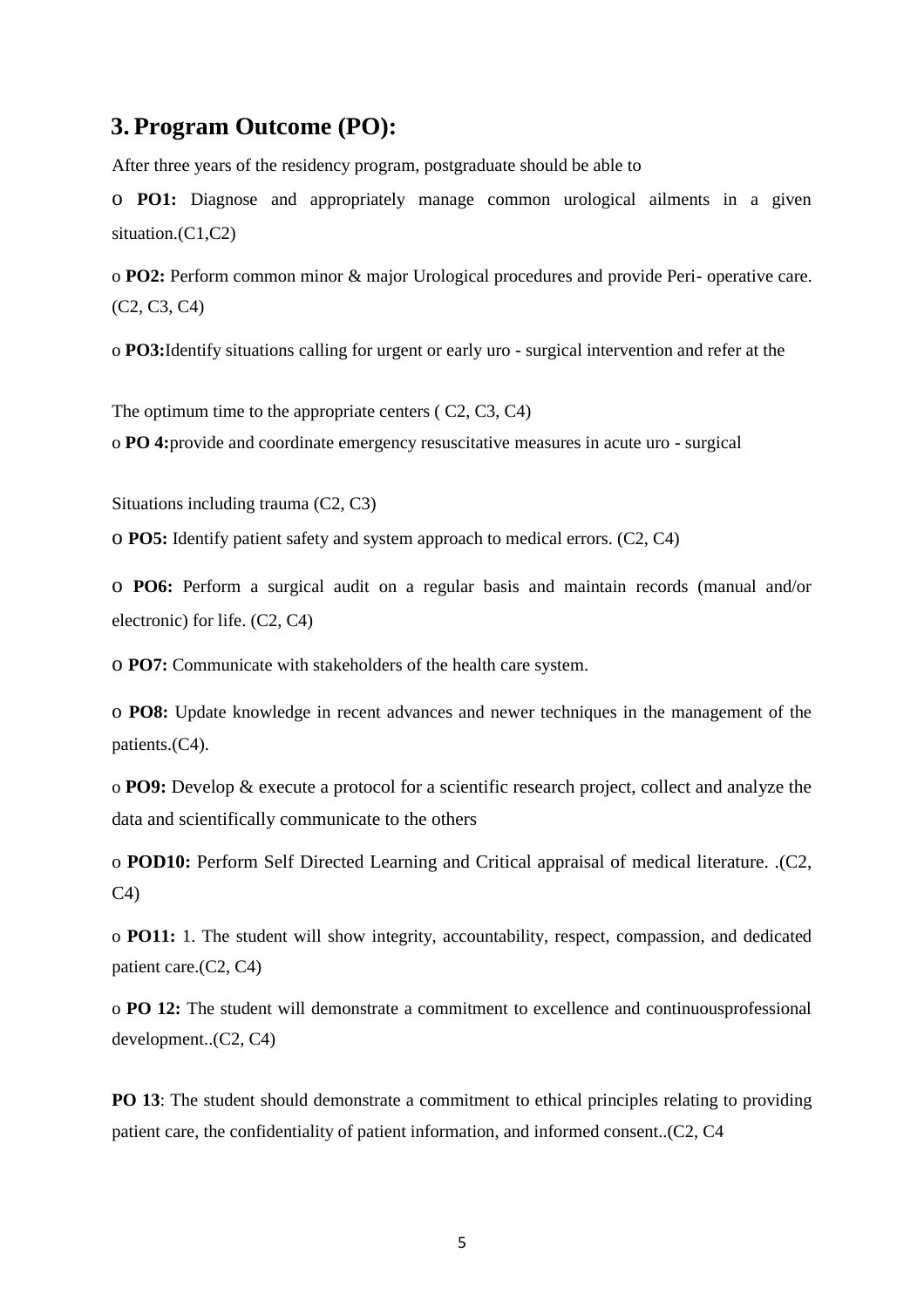PO14. The student should show sensitivity and responsiveness to patients' culture, age, gender, and disabilities..(C2, C4)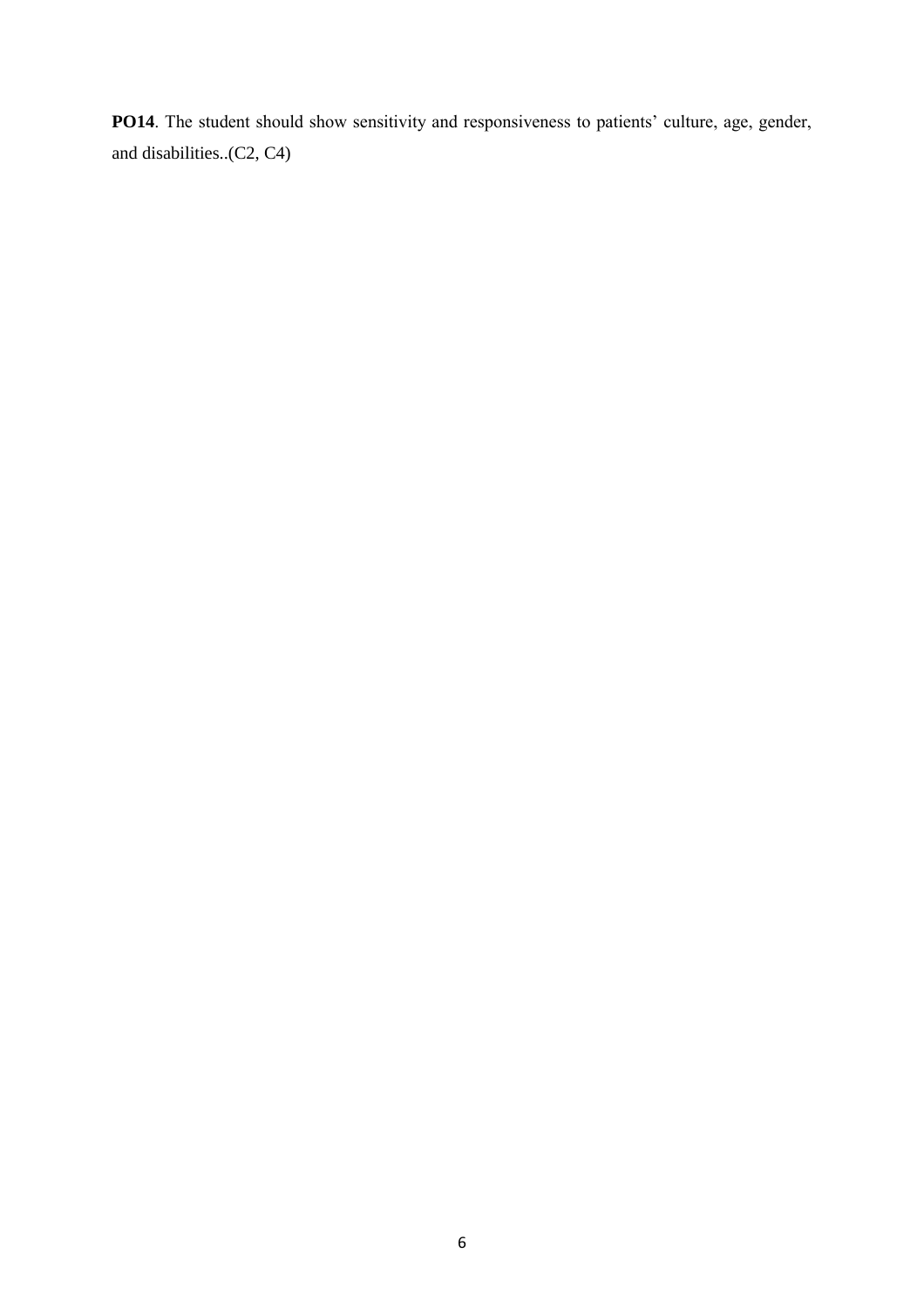# <span id="page-7-0"></span>**4. COURSE AND COURSE OBJECTIVES**

At the end of urology residency for 3 years - Each resident is expected to assimilate all the following components of the course and course objectives*.*

#### COURSE -1 [C1]: BASIC SCIENCES (APPLIED)

 Apply the basic knowledge of Urology discipline essentially in practice of clinical urology inclusive of molecular & cellular urology, at all levels.

#### COURSE - 2 [C2]: CLINICAL UROLOGY INCLUDING PEDIATRIC UROLOGY

- Consistent with rational clinical decision making in urology.
- Competent to observe the universal protocol and management as applied urological practice in adult and geriatric population as well, as applied to the local and regional community perspectives.
- Basic approach and guidelines of management of male reproductive and sexual medicine.
- Should have acquired basic approaches and management in urological ailments from prenatal, postnatal & adolescent age groups.

#### COURSE - 3 [C3]: DIAGNOSTIC AND OPERATIVE UROLOGY

- Adequate knowledge of all modality of imaging sciences, diagnostic and interventional as applied in current urology practice.
- Competent to handle all uncomplicated endo-urological procedures.
- All open urological procedures from ablative to reconstructive procedures with access to renal transplantation procedures as part of the team.

#### COURSE - 4 [C4]: RECENT ADVANCE IN UROLOGY

 Absolutely updated with the current publications of indexed journals related to clinical urology .

 Also expected to have basic knowledge of experimental urology as applicable to clinical practice as a future prospective - promoting translational research from bedside to practice.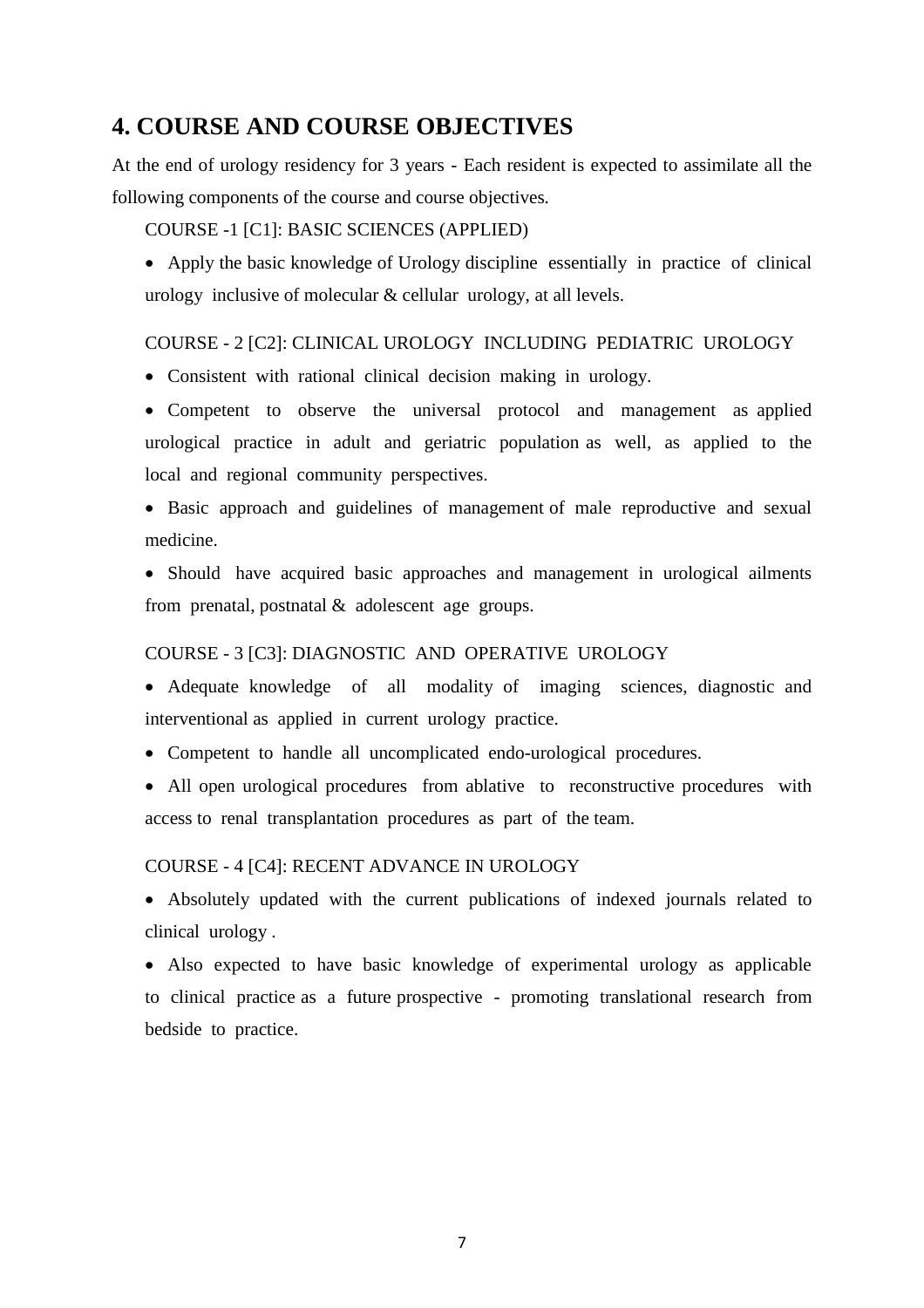# <span id="page-8-0"></span>**4.1DOMAIN**

#### <span id="page-8-1"></span>**4.1.1 COGNITIVE**

1) To diagnose urological diseases based on clinical methods.

2) To interpret relevant laboratory, radiological and urological investigations for the purpose of diagnosis.

3) To arrive at a treatment plan/s based on 1 & 2 and discuss the pros and cons with the patient and his family.

4) Be able to carry out efficient management of all types of urological emergencies after quickly assessing the patient and available clinical and investigational information. To keep abreast of the current knowledge and recent advances in the field by self-learning and /or participating in continuing Medical Education programmers.

5) To deliver preventive and rehabilitative care.

6) To organize and manage administrative responsibilities for routine day to day work as well as emergent/urgent situations.

7) To understand the functional principles of various biomedical equipments used in invasive and non invasive urology.

8) To carry out research and publications in the field.

9) To teach the medical and other paramedical students/staff and develop learning resource material for them.

#### <span id="page-8-2"></span>**4.1.2 SKILLS:**

#### **Clinical Urology**

The candidate would be given adequate training during the course so that he/she will be able to perform and interpret various non invasive techniques including:

a. Urodynamics

b. Ultrasonography related to kidney, ureter, bladder region and Transrectal Ultrasound.

c. Penile Doppler related to impotence.

8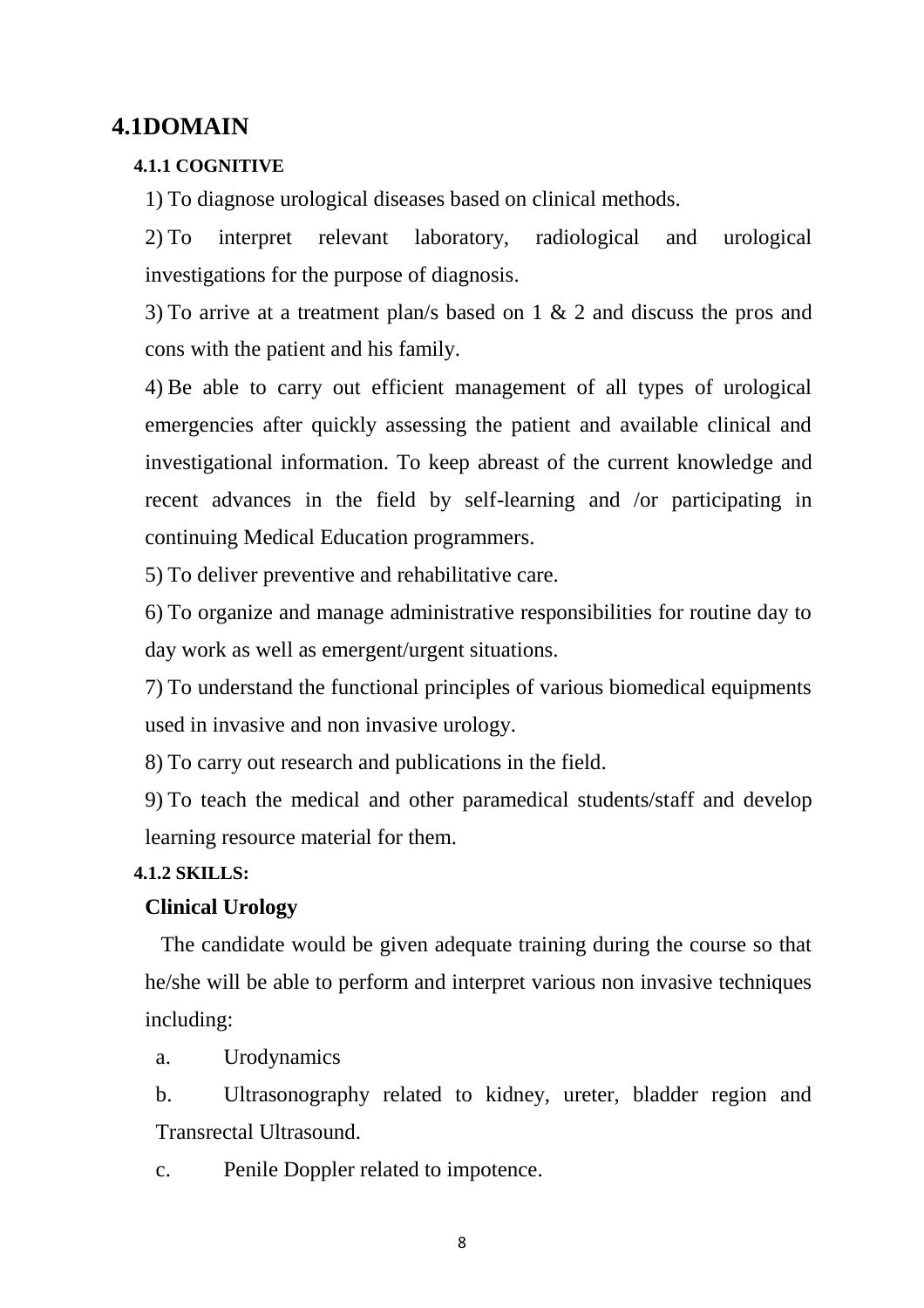The candidate would be given adequate exposure in choosing other non invasive urological investigatory techniques including CT, MRI & Nuclear Scan appropriate to the situation.

#### **Operative Urology**

Special attention will be paid to improve the operative skill of the candidate. He/ She shall be trained to take independent operative decision. In a time bound schedule, an opportunity will be accorded to perform all the major open as well as endoscopic procedures so as to let him develop mastery in the essential procedures. Candidates will be required to maintain a logbook of operative procedures with details of complications, if any, and their management. This will be reviewed every three months. Completed logbook is to be submitted before the practical examination and will be reviewed by the external examiners.

#### **0 – 6 Months**

A candidate is supposed to master the following procedures.

1) **Diagnostic Procedure:** Cystourethroscopy, retrograde pyelography, DJ Stenting etc. Interpretation of normal and abnormal findings in relation to gross inflammation, obstructive and neoplastic changes in the lower urinary tract.

2) **Minor Urological Procedure:** Needle biopsy of the prostate, dilatation, trocar cystostomy, open cystostomy, orchiectomy, circumcision, meatotomy/meatoplasty, Arterio – venous shunts, excision of urethral caruncle.

3) **Uro – Radiological Procedures:** During this period a candidate should perform various uro-radiological & imaging procedure like Retrograde Urethrogram & Micturating Cystourethrogram, Cystogram, Nephrostogram, Sinogram, Antegrade Pyelography, Interpretation of Ultrasound & Computerized Tomography scans and Renography, Renal Angiography including Digital Subtraction Angiography & Venography

9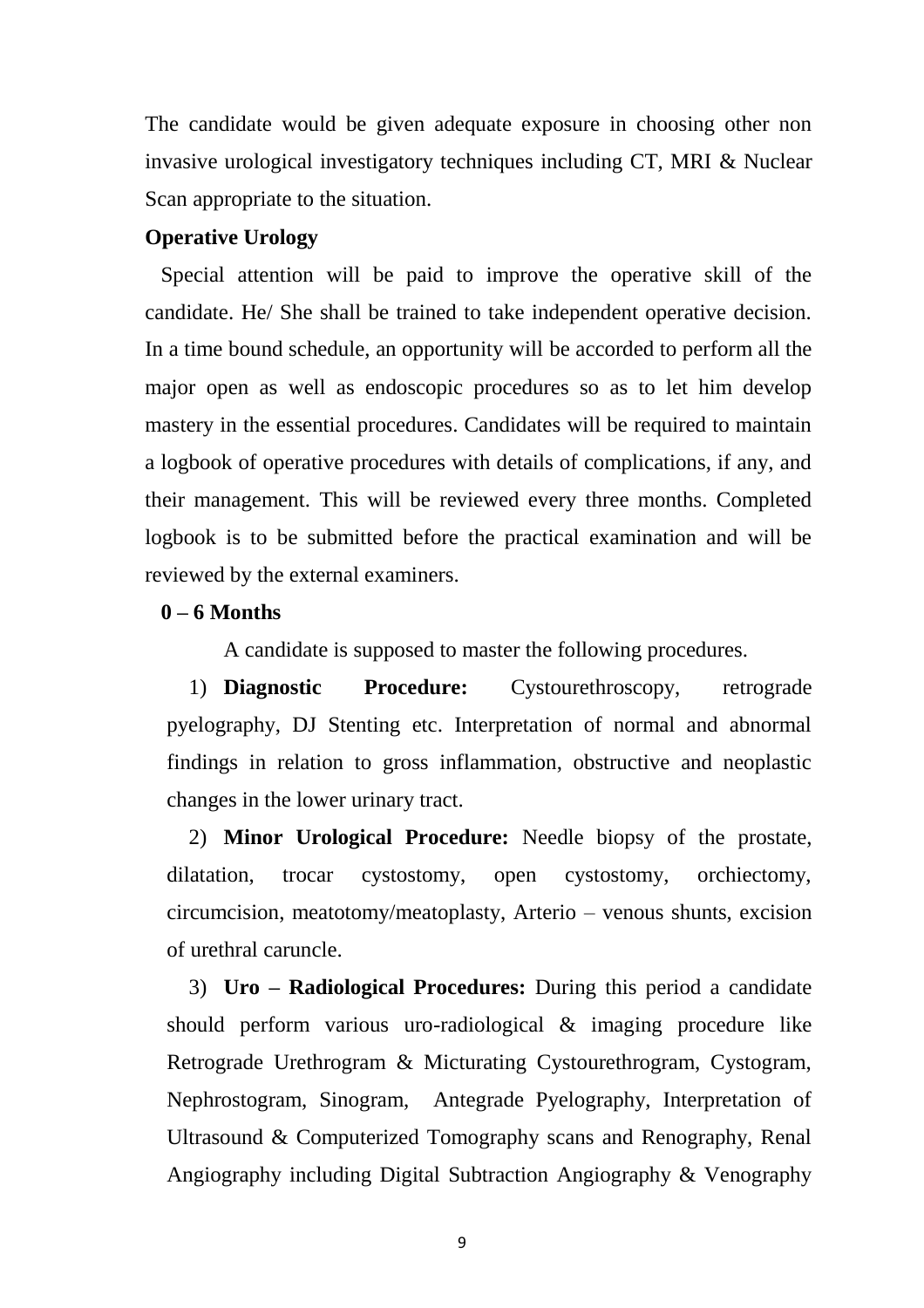and MRI.

# **06 – 09 Months**

1. A candidate should learn, perform and interpret Urodynamics studies like Cystometrogram, Electromyography & Urethral Pressure Profilometry & Video Urodynamics.

2.He / She will also perform interpret various test, Doppler and Rigiscan.

# **09 – 23 Months**

He / She will assist and perform following procedures.

1) **Endoscopic Surgery:** Internal urothrotomy, Bladder neck Incision, Litholopaxy, cystolithotripsy, insertion & retrieval of bladder & ureteral stent, ureteral meatotomy, endoscopic suspension of bladder neck, Transurethral resection of bladder tumour.

2) **Surgical Procedures:** Simple nephrectomy, radical nephrectomy, cystolithotomy ureterolithotomy, pyelolithotomy, nephrostomy, pyeloplasty, various urethroplasties. Retropubic & Transvesical prostatectomy, surgery for undescended testis, partial and total amputation of penis, extended pyelolithotomy, VVF repair.

# **24 – 36 Months**

# **Open Surgery**

Candidate should learn more complex surgical procedure like – Transpubic Urethroplasty, Hypospadias Repair, Augmentation Cystoplasty, Anatrophic Nephrolithotomy under hypothermia, Boari's Flap Procedure, Exstrophy Closure, Urinary Diversion, Ureteroneocystostomy, Partial and Total Cystectomy, Nephroureterectomy, penile prosthesis, Artifical Urinary Sphincter, Microsurgical, Vasoepididmostomy and Vasovasostomy, Undiversion, Renal Transplant Surgery and AV Fistulae, Retroperitoneal Lymphadenectomy and Basic Laparoscopic Procedures.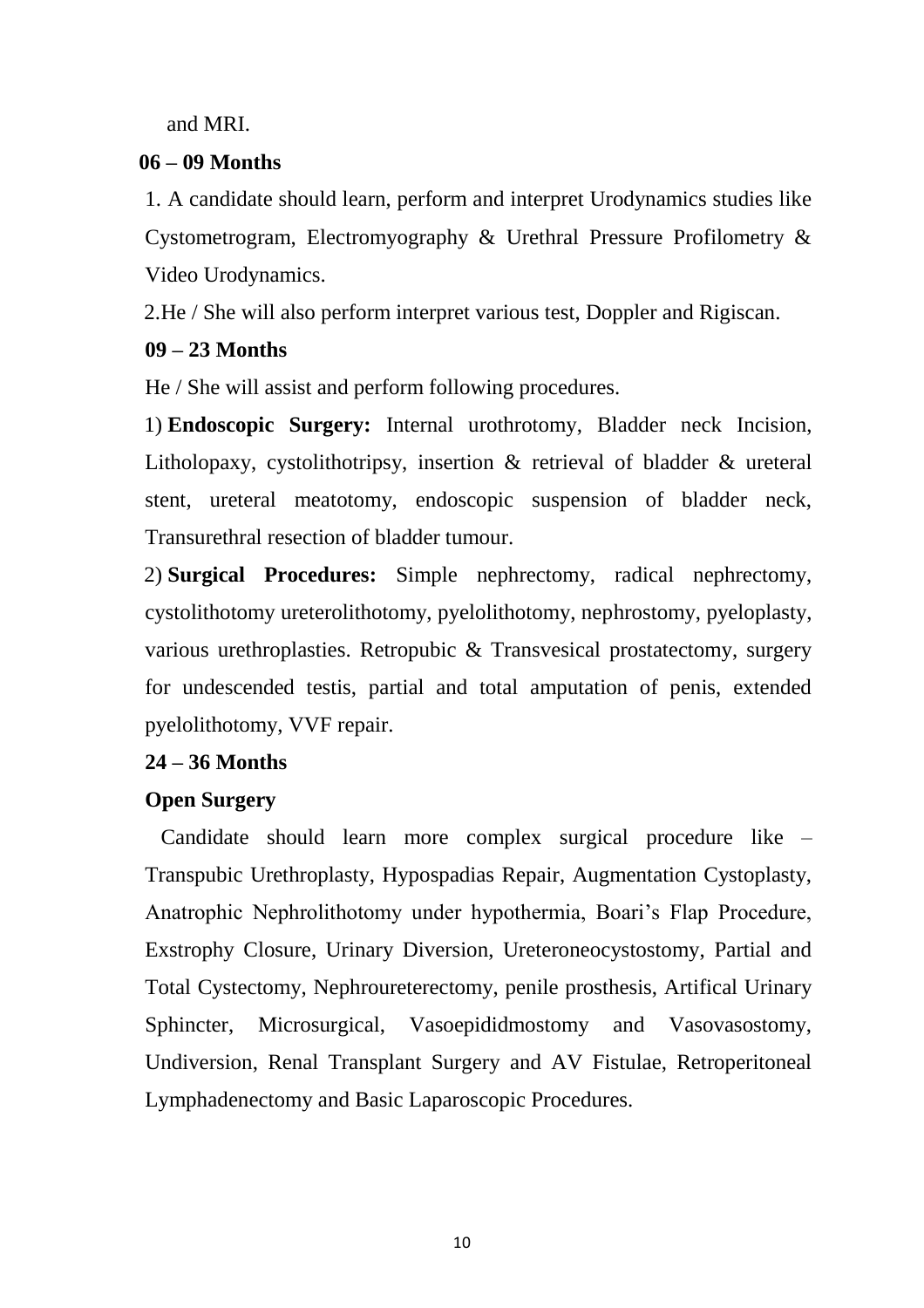#### **Endoscopic Procedure**

Transurethral Resection of Prostate, Percutaneous Nephrolithotomy, Uretero – Renoscopy, Laser Surgery, Other Endourological Procedures etc.

Efforts will be made that the candidate is able to perform the following minimum stipulated number of procedures within three years of his training.

1. Endoscopies – 100

- 2. Urethroplasties 05
- 3. Internal Urethrotomy 20
- 4. Internal Tract Reconstructions 05
- 5. Repair of Vesicovaginal Fistulae 02
- 6. Pyeloplasty  $-05$
- 7. Hypospadias Repair 05
- 8. Transurethral Resection of Prostate 25 50
- 9. Uretero Renoscopy 25
- 10. Percutaneous Nephrolithotomy 15

In addition to above mentioned procedures candidates will perform/assist minimum of two to five of each of following procedures depending upon the availability of the material.

- 1.Nephrectomy for Pyonephrosis.
- 2.Surgical Treatment of stress Urinary Incontinence.
- 3.Radical Cystoprostatectomy.
- 4.Radical Prostatectomy.
- 5.Radical Nephrectomy.
- 6.Ureteroneocystostomy.
- 7.Retroperitoneal lymph node dissection.
- 8.Ileal replacement.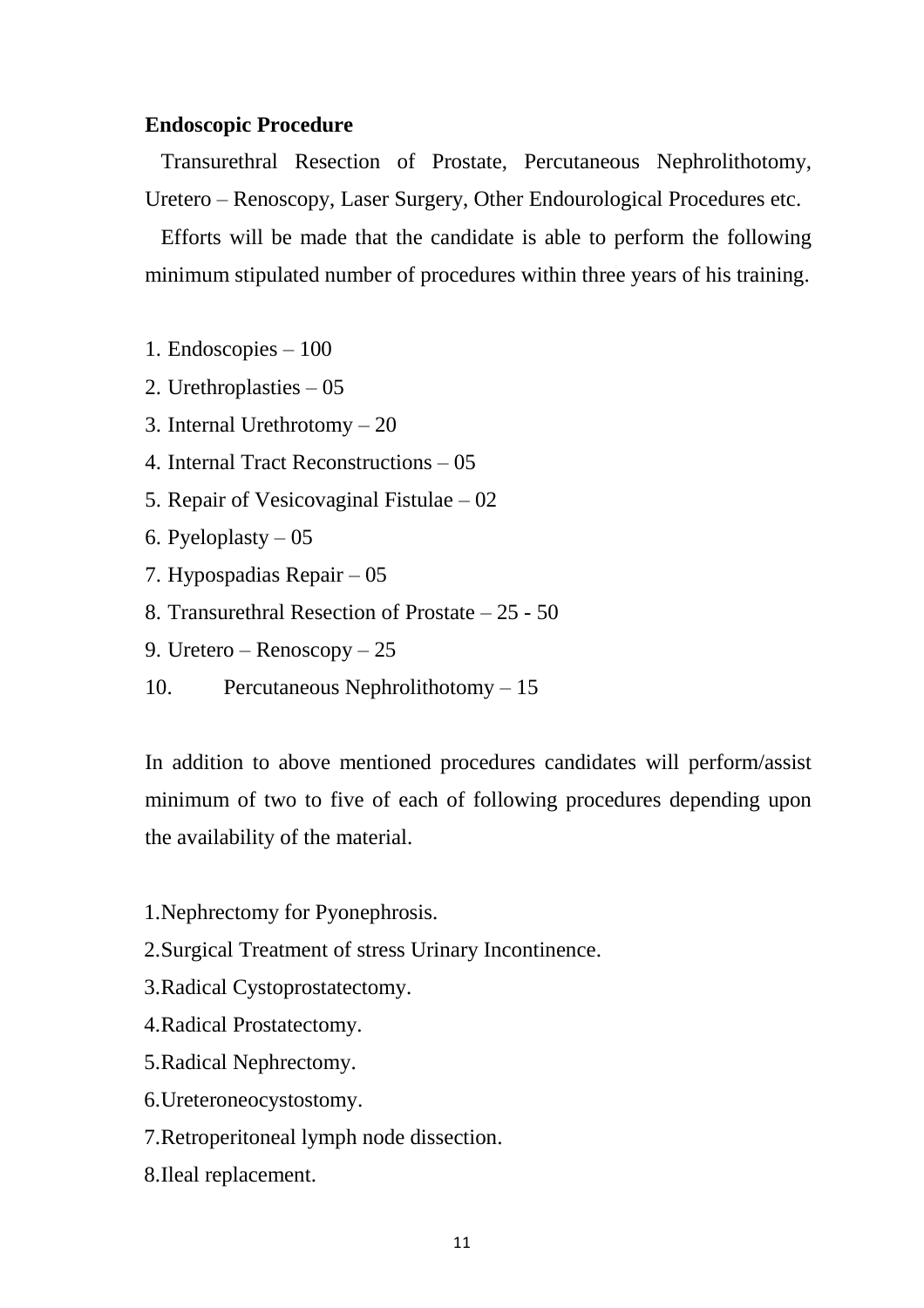#### 9.Orthotopic Neobaldder.

- 10. Surgical management of Renal and Urethral Trauma.
- 11. Transpubic Urethroplasty.
- 12. Augmentation Cystoplasty.
- 13. Nephroureterectomy.
- 14. Undiversion.
- 15. Anatrophic Nephrolithotomy.
- 16. Laparoscopic Urology Surgery.
- 17. Paediatric Urological Procedures.

#### **In Course Training**

Since it will be a full time residency course, a candidate will be responsible for the total care of the patients. He/ She will be encouraged to take independent decisions. Every day there will be at least one hour academic activity to a maximum of 10 hours/week in which all the faculty members & residents will participate. Case discussion will take place weekly with 3<sup>rd</sup> year resident as a moderator. Other academic activities like journal clubs, seminars, group discussions, statistical meeting will be a fortnightly feature where deaths, complications, operations and consultations rendered will be discussed. Consultation to the other department and in emergency will only be attended by the  $2<sup>nd</sup> \& 3<sup>rd</sup>$  year Senior Residents with supervision of the attending consultants. Consultations given to other departments should also be discussed every morning with the respective consultants. In OPD, candidate will see the case under supervision and will make all the pertinent notes.

A candidate will have to attend all post mortem examination done for the department. Interdepartmental meetings like uroradiology, uronephrology, uroradiotherapy & medical oncology, uropathology, uroimaging etc. will provide an opportunity for open discussion on a common subject and it will

12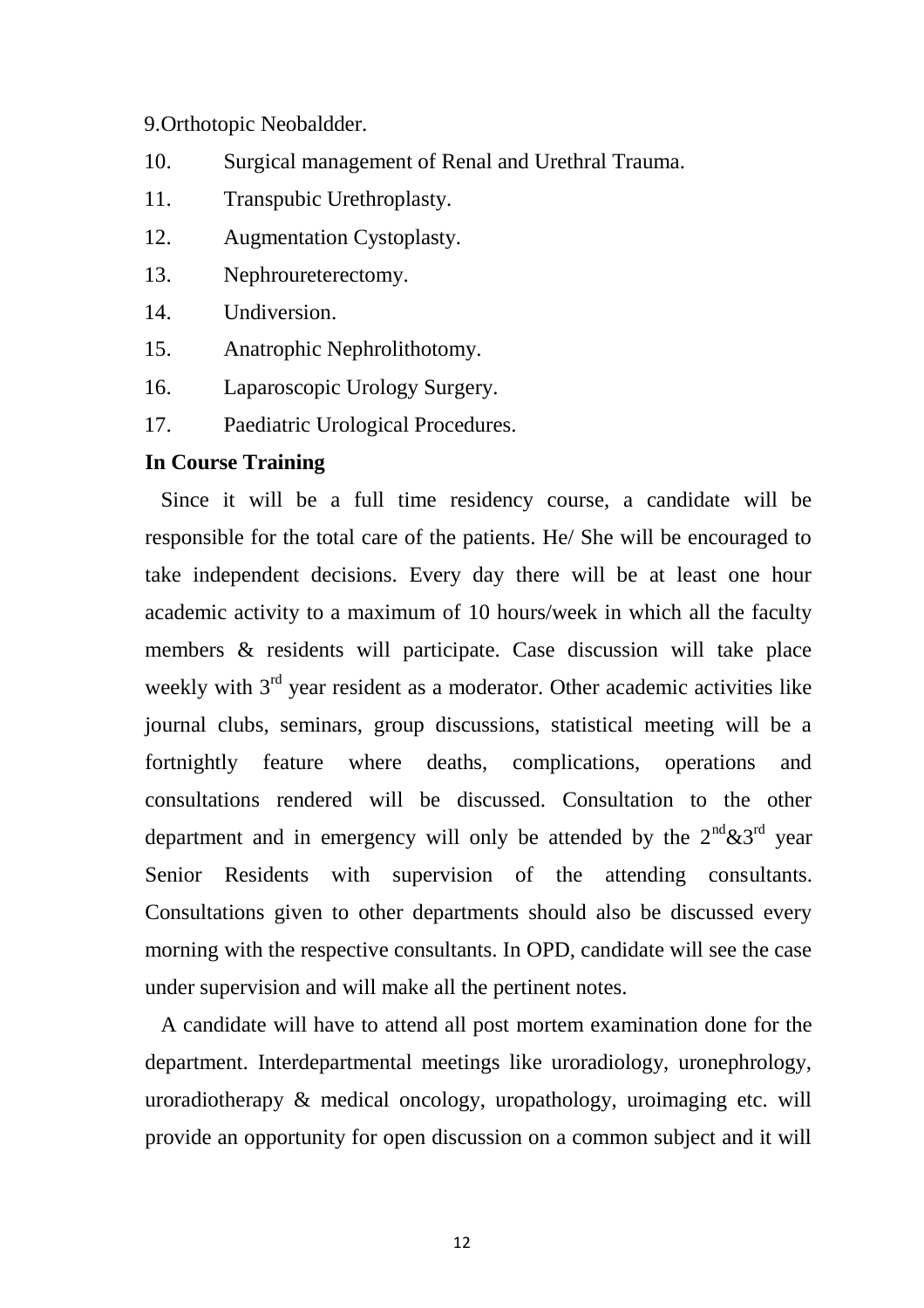also provided an opportunity to learn views of the specialists on these subjects.

#### <span id="page-13-0"></span>**4.1.3 AFFECTIVE DOMAIN:**

1.To adopt ethical practices in dealing with patients, colleagues, subordinates, superiors and health care workers.

2.To promote cordial interpersonal relations.

3.To perform as a team.

4.To learn to be a leader when the need arises.

5.To learn to order investigations and prescribe drugs rationally.

6.To be aware of ethical issues in human and animal research.

7.To take rationale decision in the face of ethical dilemma in urological diseases, demonstrate sympathy & Human approach towards patients & their families & Exhibit interpersonal behavior in accordance with social norms & expectations.

# <span id="page-13-1"></span>**5.SYLLABUS**

From theoretical examination point of view, basically the following components could be categorized under four papers.

**Paper 1 – Basic Science Applied to Urology.**

**Paper 2 – Clinical Urology including Pediatric Urology.**

**Paper 3 – Diagnostic and Operative Urology.**

#### **Paper 4 – Recent Advances in Urology.**

It will cover a wide spectrum of diseases of urogenital system & retro peritoneum. Apart from the clinical aspect of these subjects, candidate has to acquire in-depth knowledge of the related basic subject like applied anatomy, embryology, physiology; biochemistry, pharmacology, pathology, microbiology epidemiology, immunology etc.

1. Anatomy and Embryology of GU tracts, adrenal & retro Peritoneum.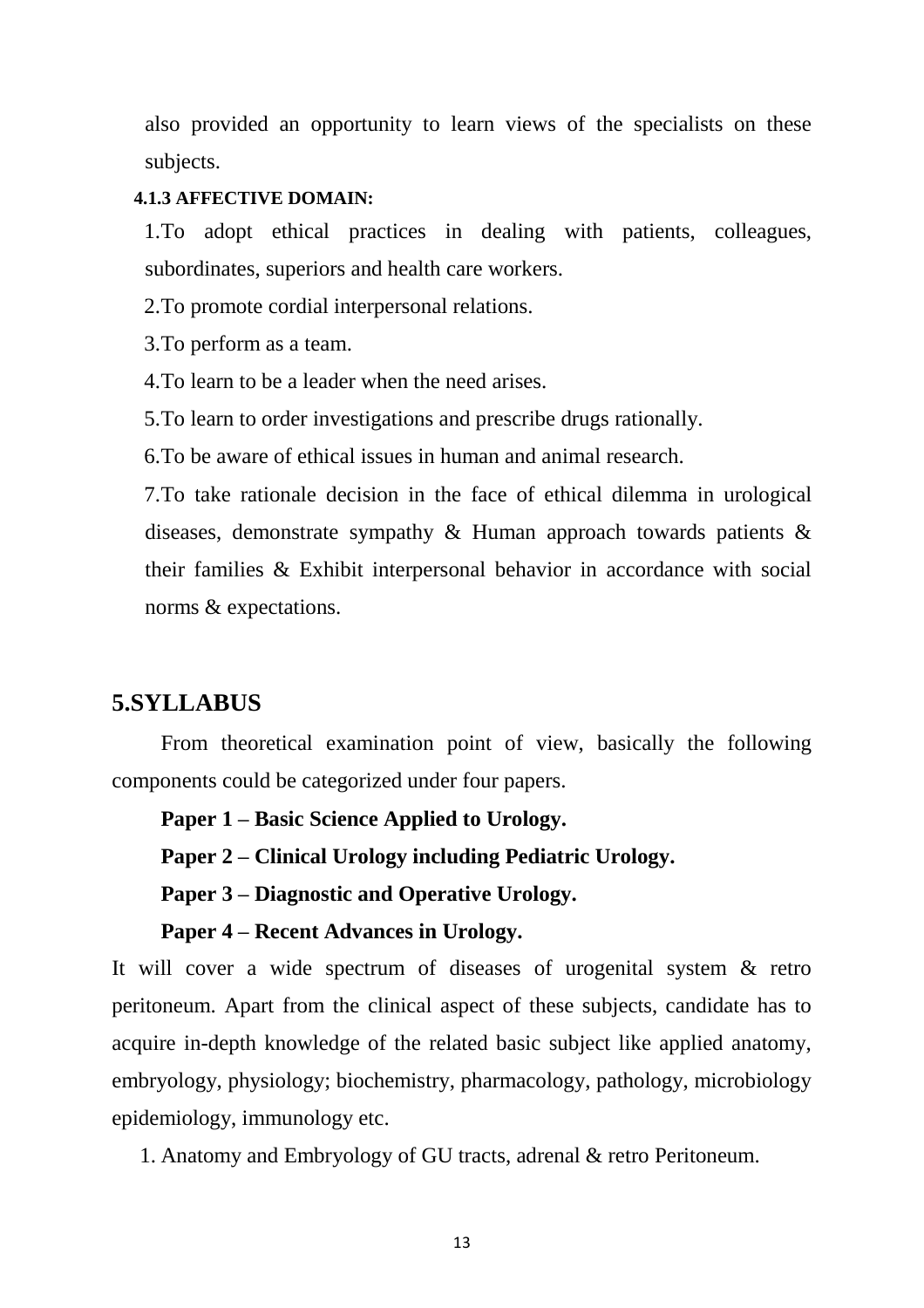- 2. Applied physiology and biochemistry pertaining to Urology, Nephrology, Rena Transplantation and Reno-Vascular hypertension.
- 3. Investigative urology & Genito-urinary radiology and imaging including nuclear medicine.
- 4. Infertility, Andrology and Urological Endocrinology.
- 5. Sexual dysfunction-investigations and management.
- 6. Perioperative care, management of urological complications and care of the critically ill patients
- 7. Urodynamics and Neuro-urology.
- 8. Genitor urinary trauma and other urological emergencies.
- 9. Urolithiasis Medical, Biochemical & Surgical aspects.
- 10.Uro-oncology Adult & Paediatric.
- 11.Reconstructive Urology.
- 12.Paediatric Urology congenital malformations and acquired diseases.
- 13.Urinary tract infections and Sexually Transmitted Diseases.
- 14.Obstructive Uropathy.
- 15.Renal transplantation (including transplant immunology, medical & Surgical aspects).
- 16.Gynaecological urology.
- 17.Newer Developments in Urology.
- 18.Operative Urology Open, Laparoscopic & Endourology.
- 19.Behavioural and Social aspects of Urology.
- 20.Neonatal problems in Urology.
- 21.Electro Coagulation, Lasers, Fiberoptics, Instruments, Catheters, Endoscopes etc.
- 22.Retroperitoneal Diseases & Management.
- 23.Medical aspects of the Kidney Diseases.
- 24.Energy Sources in Urology.
- 25.Robotic in Surgery.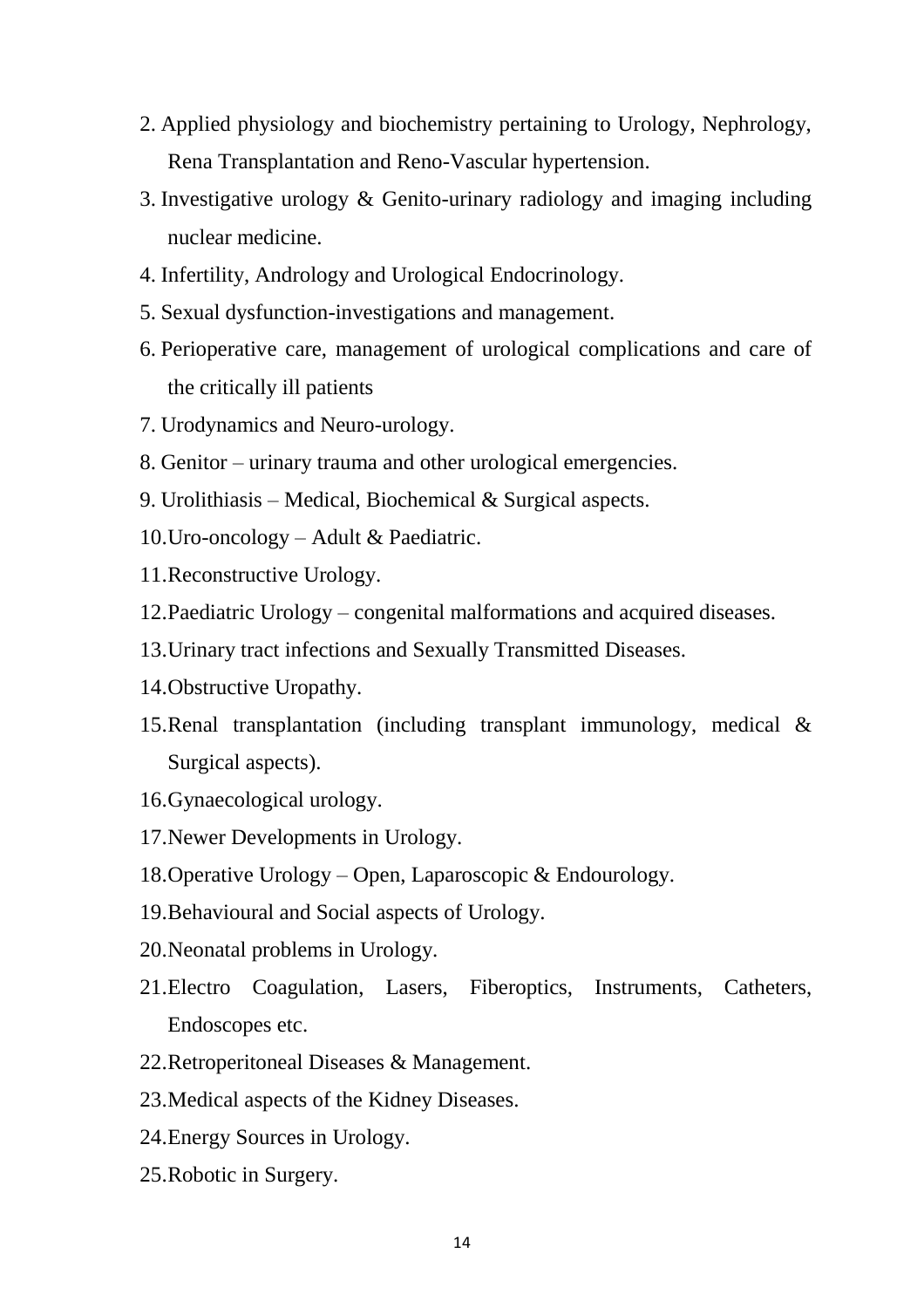26.Sutures in Surgery

27.Nutrition in Urology.

28.Men"s Health

Apart from the above mentioned subjects, each candidate should have basic knowledge of the following:

I.Biostatistics & Epidemiology.

II.Computer Science.

III.Experimental & Research Methodology and Evidence Based Medicine.

IV.Scientific Presentation.

V.Ethics in Medicine.

# <span id="page-15-0"></span>**6.LEARNING RESOURCE MATERIALS**

# <span id="page-15-1"></span>**6.1 BOOKS AND JOURNALS**

The following books, journals and periodicals should be made available through Central / Departmental Library for perusal of residents to enable them to keep abreast with latest developments in the field of Urology.Text book (Indicates latest editions)

### <span id="page-15-2"></span>**6.1.1 RECOMMENDED BOOKS**

- 1) Campbell Walsh Urology  $(11<sup>th</sup> Edition)$  by Alan J. Wein MD PhD(Hon), Louis R. Kavoussi MD, Craig Peters and Alan W. Partin MD PhD
- 2)The Kelalis King Bellman Textbook of Paediatric Urology by Steven G. Docimo, Douglas Canning and Antoine Khoury (6<sup>th</sup> Ed., Informa Healthcare - 2018)
- 3) Smith's Textbook of Endourology  $3^{rd}$  Edition, 2011) by Arthur D. Smith.
- 4)Urethral Reconstructive Surgery by Steven B. Brandes (Humana Press; 2008)
- 5)Andrology: Male Reproductive Health and Dysfunction by Eberhand Niesehlag, Hermann M Behre, 3<sup>rd</sup> Edition, Springer 2010.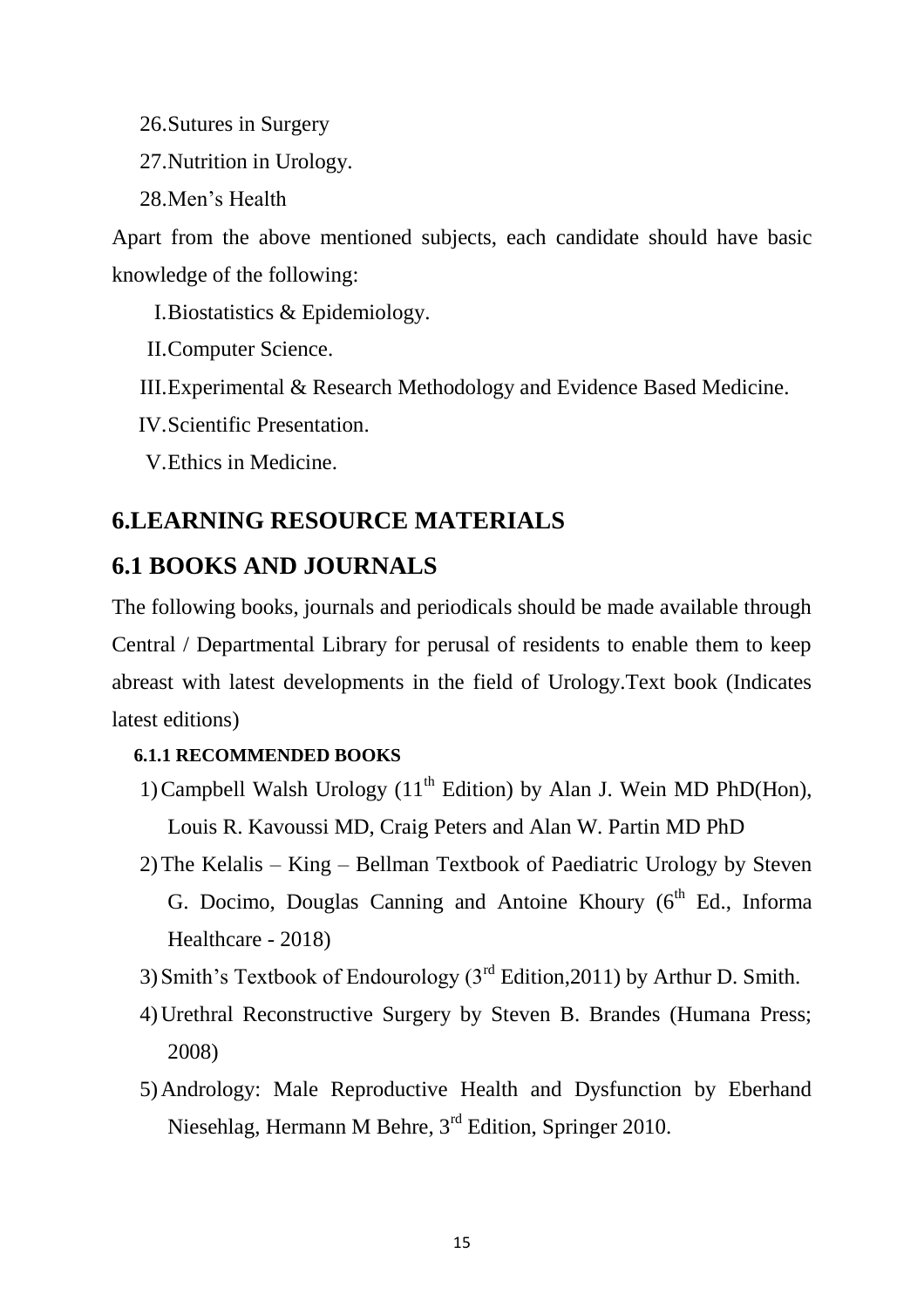#### **OPTIONAL**

#### **Adult Urology**

- 6) Adult & Paediatric Urology ( $4<sup>th</sup>$  Edition) by Jay Y. Gillenwater, John T. Grayhack, Stuart S. Howards and Michael E. Mitchell (Jan 15, 2002).
- 7) The Scientific Basis of Urology ( $3<sup>rd</sup>$  Edition) by Anthony R. Mundy, John Fitzpatrick, David E. Neal and Nicholas J.R.George (Jan 1986).
- 8)Current Urological Therapy by Joseph J. Kaufman (Jan 1986).
- 9)Traumatic & Reconstructive Urology by Jack W.McAninch (1996).

#### **Paediatric Urology**

- 1) Essentials of Pediatric Urology, by F.M. Thomas and Patrick G.Duffy  $(2^{nd}$ Ed., Informa healthcare, 2008).
- 2)Guide to Paediatric Urology and Surgery in Clinical Practice by Prasad P. Godbole, Martin A., Koyle and Duncan T. Wilcon (Springer - 2011).
- 3)Paediatric Urology: Surgical Complication and Management by Prasad P. Godbole, Martin A., Koyle and Duncan T. Wilcon  $(1<sup>st</sup> Ed., Blackwell -$ 2008).
- 4) Imaging in paediatric Urology by W.Becker, J.Meller, H.Zappal $(1<sup>st</sup> Ed.,$ Springer - 2002)
- 5)Paediatric Robotic and Reconstriuctive Urology; A Comprehensive Guid by Mohan S. Gundeti $(1<sup>st</sup> Ed., Wiley Backwell - 2012).$

#### **Uro – oncology**

- 1. Evidence Based Management of Cancer in India: Guidelines for Urological Cancer(Vol – IX – A, 2010) [Tata Memorial Hospital, Mumbai]
- 2. Urologic Oncology by Jerome P. Richie and Anthony V. D"Amico(Saunders, 2004)
- 3. Radiotherapeutic management of Prostate Adenocarcinoma by Anthony V. D" Amico and Gerald E. Hanks(Jul 15.1999)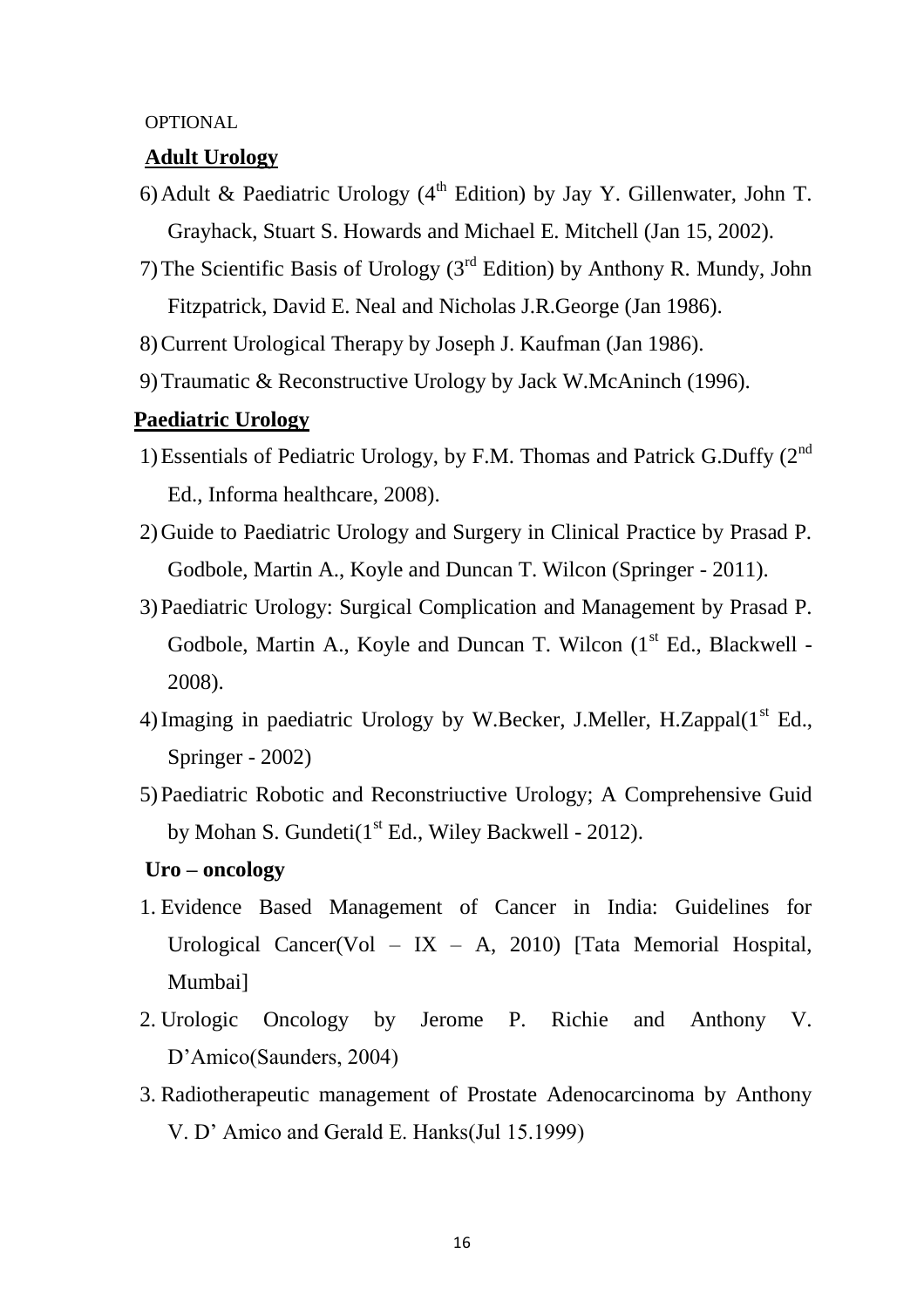- 4. An Atlas of Uro-oncology(Encyclopedia of Visual Medicine)by R.S.Kirby(March21, 2002)
- 5. Onco Speciality Imaging: Genitourinary: by Shaban, David Bauer(Amirsys, 2010)
- 6. Laparoscopic Technique in Uro-oncology by Bertrand Guillonneau, Indebir S.Gill, Guenter Janetschek (August 2016)
- 7. Nephron Sparing surgery Krishna Pillai Sasidharan, Mark S. Soloway (Informa HealthCare, 2007).

#### **Urodynamics**

- 1. Urodynamics: Principles, Practice, and Application by A.R. Mundy, T.P. Stephenson and Wein. A.J.  $(2^{nd}$  edition 1994)
- 2. Voiding Dysfunction: Diagnosis and Treatment(Current Clinical Urology) by Rodney A.Appell(Apr 25,2000)
- 3. Urodynamic and Reconstructive Surgery of the Lower Urinary Tract by A.R.Mundy(Jan 15,1993)
- 4. Urodynamics  $(3<sup>rd</sup> edition)$ by Paul Abrams $(2006)$
- 5. Neurorology &Urodynamics by Bradly & Hald
- 6. Practical Urodynamics by Victor W.Nitti(1998)
- 7. Atlas of Urodynamics by Jerry G. Blaivas,Jeffery Weiss 2007

#### **Endourology**

- 1. Stone Disease Diagnosis & Management by Rous.
- 2. Color Atlas of Endourology by Davi M Albala, Michael Grasson; 1999
- 3. Urinary Tract Stone Disease by Nagaraja P. Rao, John P.Kavanagh, Glenn M. Preminger
- 4. Therapeutic Energy Application in Urology: Standards and Recent Advances by Christian Chaussy – 2005
- 5. Advanced Endourology: The Complete Clinical Guide by Stephen Y Nakada, Margaret Sue Pearle, 2006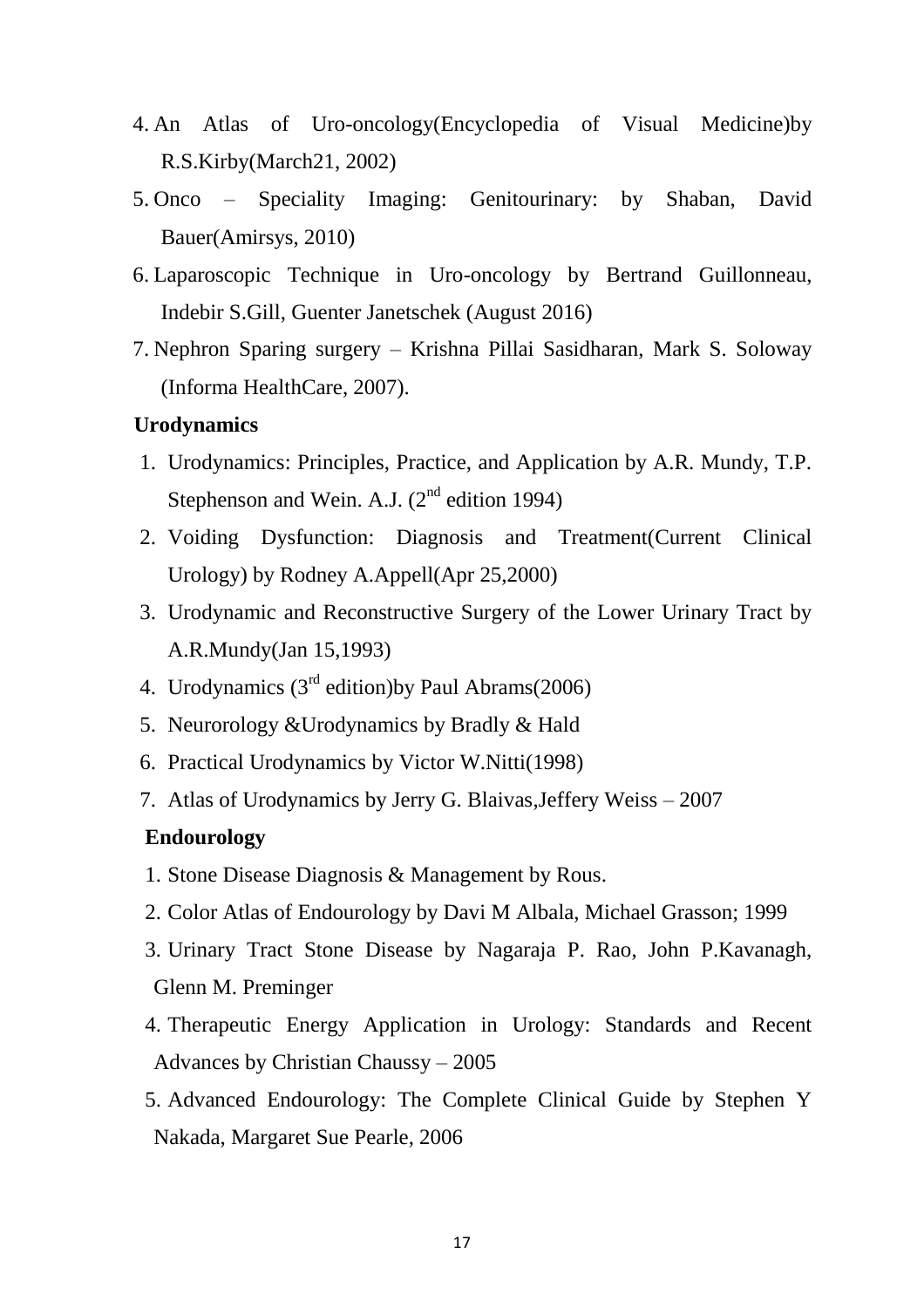# **Infertility**

- 1. Male infertility by Anne. J. Jeqiuer 2011
- 2. Reproductive Infertility Microsurgey in the Male and Female by Shermann J Silber 1984.
- 3. Male Infertility by Timothy B. Hargreave;(Springer 1997)
- 4. Infertility in the Male by Larry I Lipschultz, Stuart S Howards,(4e; Cambridge 2009).
- 5. Male Reproductive Dysfunction by SC Basu; Jaypee Brothers  $(2<sup>nd</sup>$  edition 2011).
- 6. Practical Guide to Basic Laboratory Andrology by Sherman J. Silber 2010.
- 7. Office Andrology by Phillip E Patton, David Rdward, Battaglia, 2005.

## **Reconstructive and Female Urology**

- 1. Reconstructive Urethral Surgery by F. Schreiter and G.H. Jordan (1e, Springer - 2005).
- 2. Textbook of Female Urology and Urogynecology by Linda Cardozo and David R. Staskin $(4<sup>rd</sup>$  Ed., 2016).
- 3. Female Urology by Shlomo Raz, MD, and Larissa V.Rodriguez: (3<sup>rd</sup> Ed., 2008) Elsevier.
- 4. Managing and Treating Urinary Incontinence,  $(2<sup>nd</sup> Ed.$  revised,) by Diane kaschal Newma.2009
- 5. Ostergard"s Urogynecology and pelvic floor dysfunction by Donald R. Ostergard, Alfred E.Bent, Geoffrey W. Cundiff  $-3<sup>rd</sup>$  edition revised 2015

### **Renal Transplantation**

- 1. Kidney transplantation: Principle and Practice( $6<sup>th</sup>$  ed.,) by Peter Morris and Stuart J. Knechtle MD  $7<sup>th</sup>$  edition revised 2013)
- 2. Renal Transplantation by Marvin R. Garovoy and Guttmann (Aug 1986)
- 3. Hemodialysis Vascular Access: Practice and Problems by Peter J.Conlon, Michalel. L. Nicholson and Steven Schwab(may 5,2010)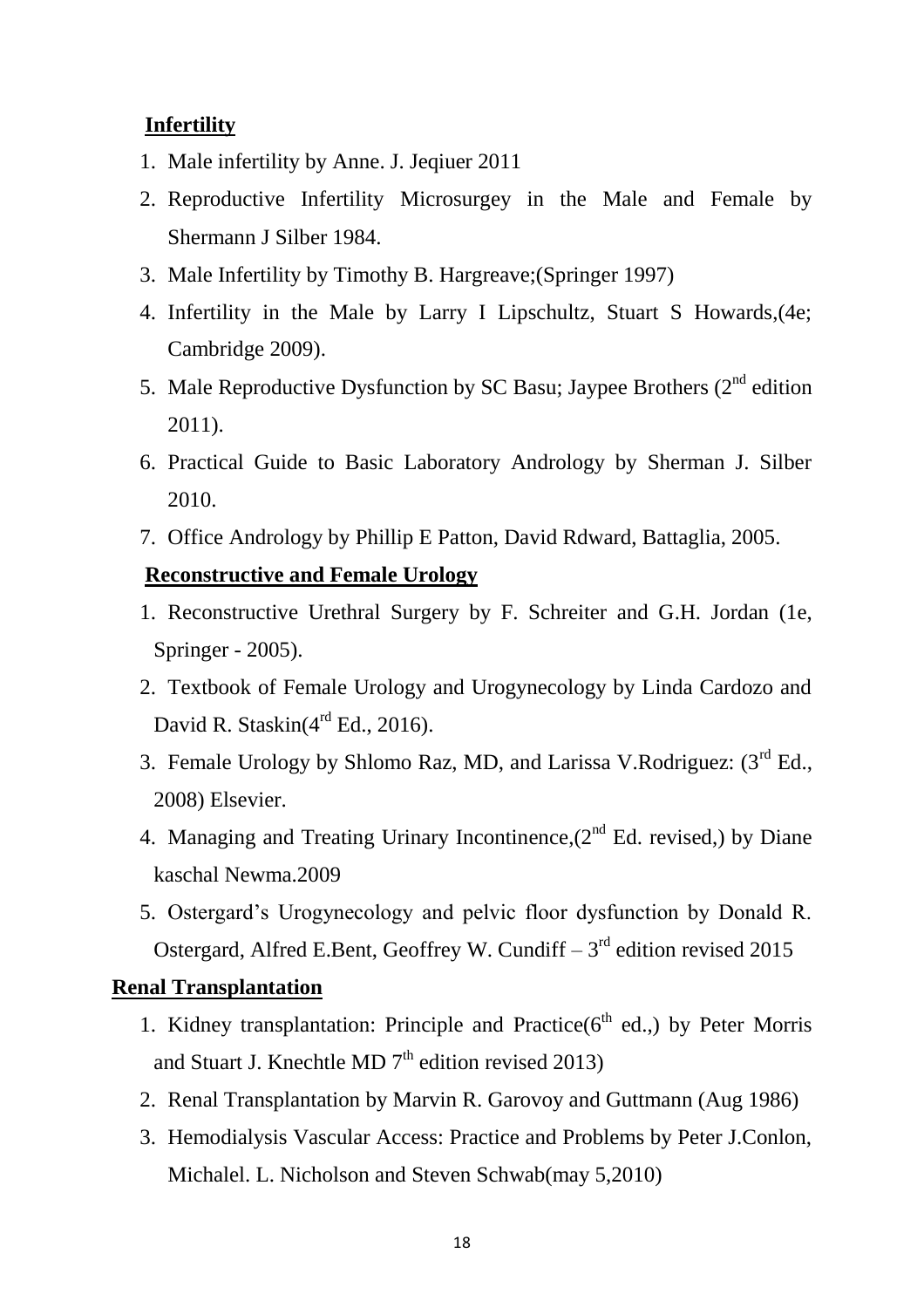- 4. Handbook of Rena Transplant (Lippincott Williams & Wilkins Handbook Series) by Gabriel M. Danovitch  $(5<sup>th</sup> Ed.)$
- 5. Handbook of Dialysis  $(5^{th}$  Ed., 2014) by John T. Daugirdas, Peter G.Blake(Lippincott Williams & Wilkinns Handbook Series)

## **Operative Urology**

- 1. Glenn"s Urology Surgery by Sam D. Graham, Thomas E. Keane and James F. Glenn  $8<sup>th</sup>$  edition Nov 10 2015
- 2. Transurethral surgery by W. Mauermayer (1983).
- 3. Atlas of Urologic Surgery by Frank Hinman;  $(2^{nd} Ed., 1998)$ .
- 4. Hinman's Atlas of Paeditric Urologic Surgery by Frank Hinman:  $(2^{nd} Ed.,$ 2008).
- 5. Operative Urology by Andrew C. Novick, Inderbir S.Gill, Eric A. Klein and Raymond Rackley (Nov 5, 2010).
- 6. Peter Morris

#### **Laparoscopy**

- **1.** Laparoscopic Urology by Ralph V. Clayman, E.M. McDougali (2008).
- **2.** Urologic Laparoscopy by Sakti Das and E. Dravid Crawford (1<sup>st</sup> Ed., 1994).
- **3.** Robotics in Genitourinary Surgery by Ashok Kumar Hemal and mani Menom(Springer - 2018).
	- **4.** Operative Atlas of Laparoscopic reconstructive Surgery by Manickam Ramalingam and Vipul R. Patel  $(1<sup>st</sup> Ed., Springer - 2008)$ .
	- **5.** Textbook of laparoscopic Urology by Inderbri S.Gill (1<sup>st</sup> Ed., Informa Healthcare - 2006).

## **Uroradiology**

- 1. Emmett"s Clinical Urologphy (Saunders; 1977).
- 2. Ultrasound of Urogential System by Grant M Baxter, Paul S sidhu, 2006.
- 3. Urogential Imaging: A problem oriented approach by Samesh K Morcis, S. Morcos, Henrik S, Thomsen; 2009.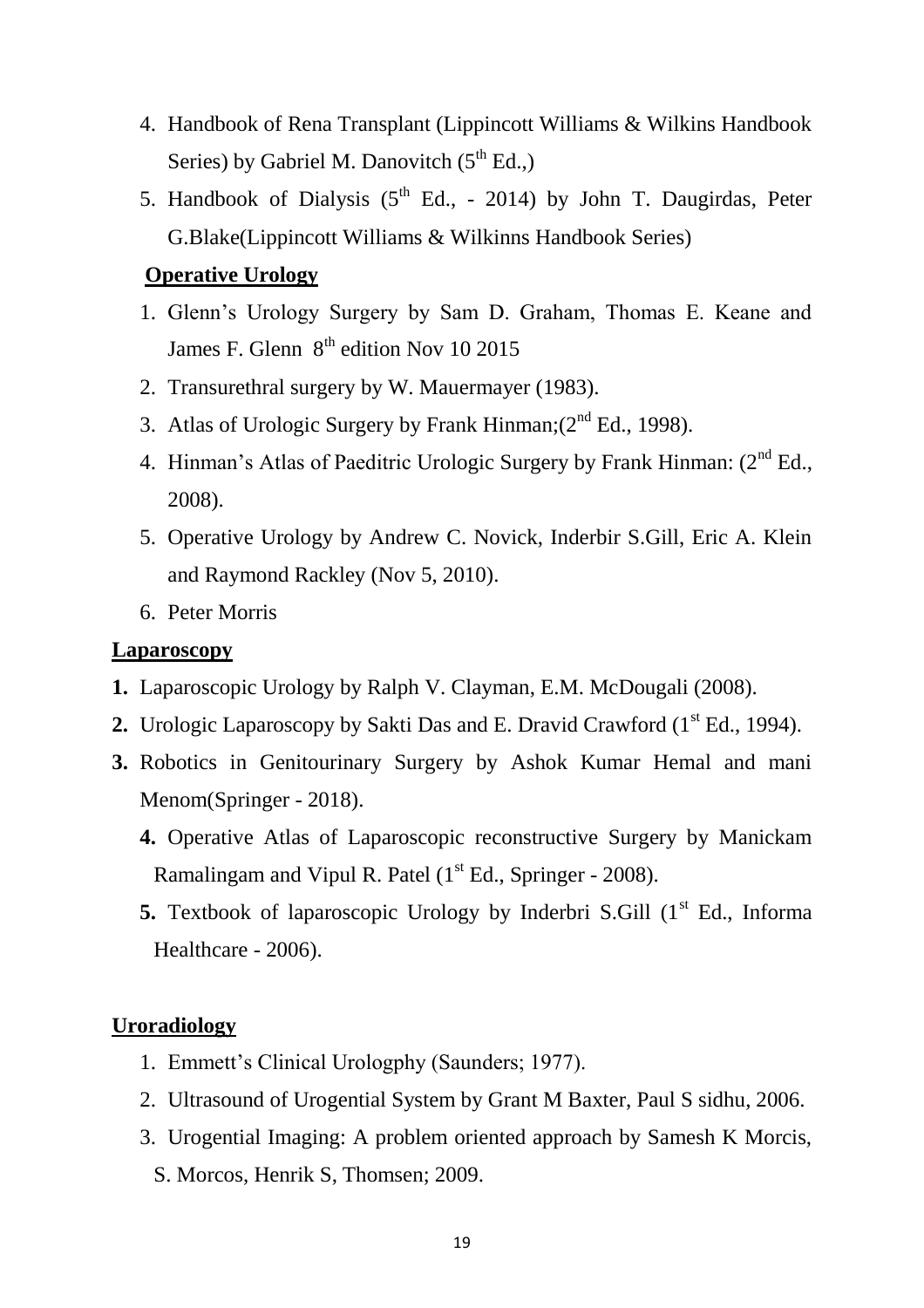4. Uroradiology: an Integrated Approach by Gerald W.Friedland (Churchill Livingstone - 2008).

## <span id="page-20-0"></span>**6.1.2 Journals**

# **Recommended**

- 1. Indian J. Urology.
- 2. Urological Clinics of North America.
- 3. Journal of Urology.
- 4. British J. Urology.
- 5. Urology (Gold Journal).
- 6. European Urology.
- 7. Journal of Endourology.
- 8. AUA Update Series.

# **Optional**

- 9. Neurourology & Urodynamics.
- 10.Urologia Internationalis.
- 11.Scandinavian J. Urology & Nephrology.
- 12.Transplantation.
- 13.Transplant Proceedings.
- 14.Urological Research
- 15.Urologic Radiology
- 16.World Journal of Urology Periodicals
- 17.Seminars in Urology.
- 18.Controversy in Urology.
- 19.Recent Advances in Urology.
- 20.Year Book of Urology
- 21.Modern Trends in Urology.

The student should also be familiarized with Internet browsing for Journals, Special Articles, Review Articles and other recent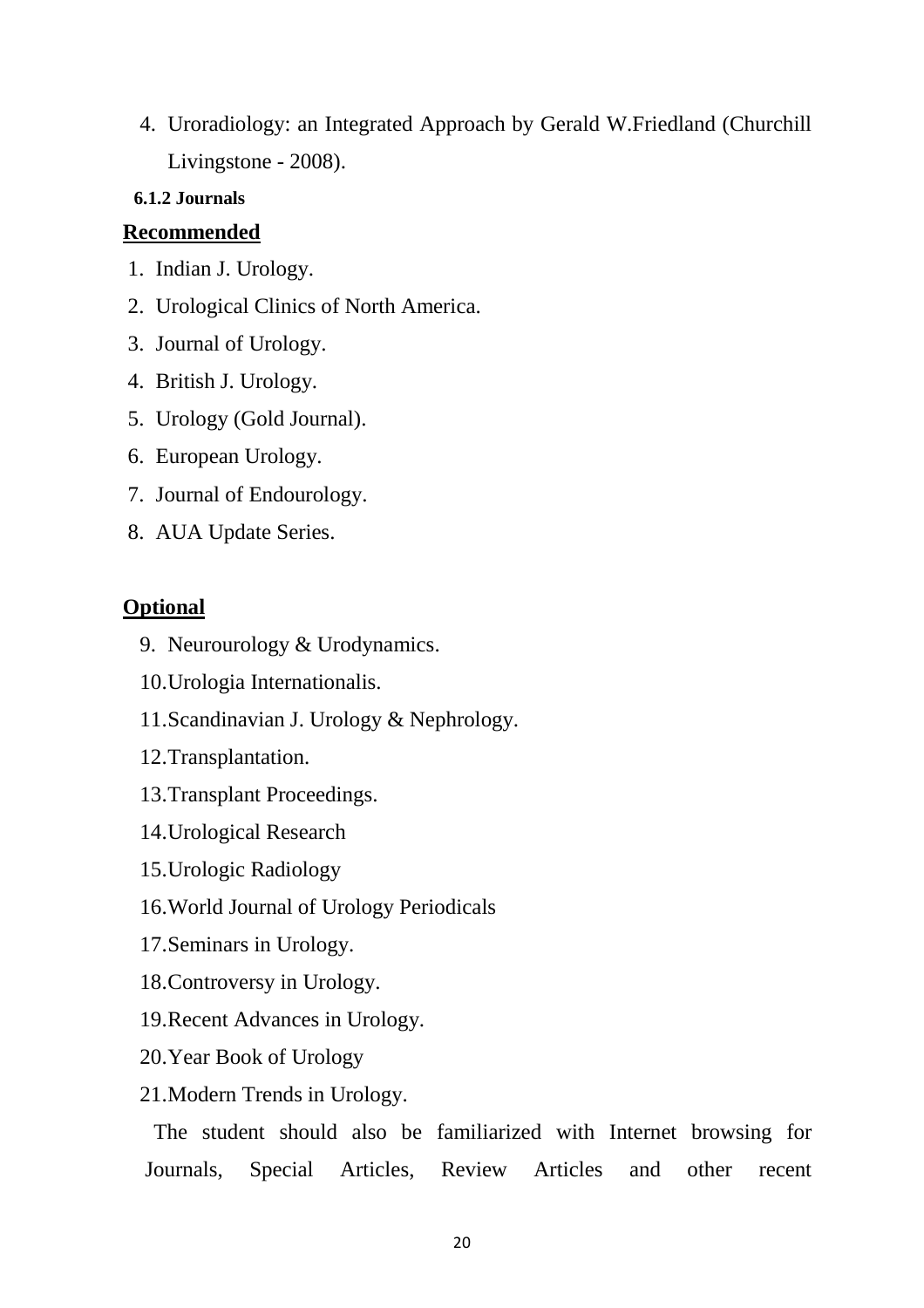recommendations of International Societies like the American Urological, EAU, and International Continence Society etc.

# <span id="page-21-1"></span><span id="page-21-0"></span>**7. TEACHING LEARNING EXPERIENCE 7.1 TRAINING PEROID (As per MCI Guidelines)**

The period of training for obtaining the degree of MCh in Urology shall be three competed years (including the examination period) after obtaining M.S Degree or equivalent recognized qualification in the required subject.

1. The training given with due care to the posting graduate students in the recognized for the award of M.Ch in Urology, shall determine the expertise of the specialist and / or medical teachers produced as result of the educational program during the period of stay in the institution.

2. All the candidate joining the M.Ch in Urology training program shall work as full time residents during the period of training attending not less than 80% (Eighty Percent) of the training during the calendar year, and will be given full time responsibility, assignment and participation in all facets of the educational process.

3. M.Ch Urology student shall maintain a record (Log book) of the work carried out by them and training program undergone including details of the Non – Invasive, Invasive, Diagnostic and Interventional Work assisted or done independently under supervision by the M.Ch candidate.

4. During training for the M.Ch in Urology there shall be proper training in basic medical science related to Urology. Emphasis to be laid on preventive and social aspects and emergency care services.

5. The M.Ch Urology student shall be required to participate in the teaching and training programme of undergraduate and postgraduate students in the departments of medicine, paediatrics etc.

21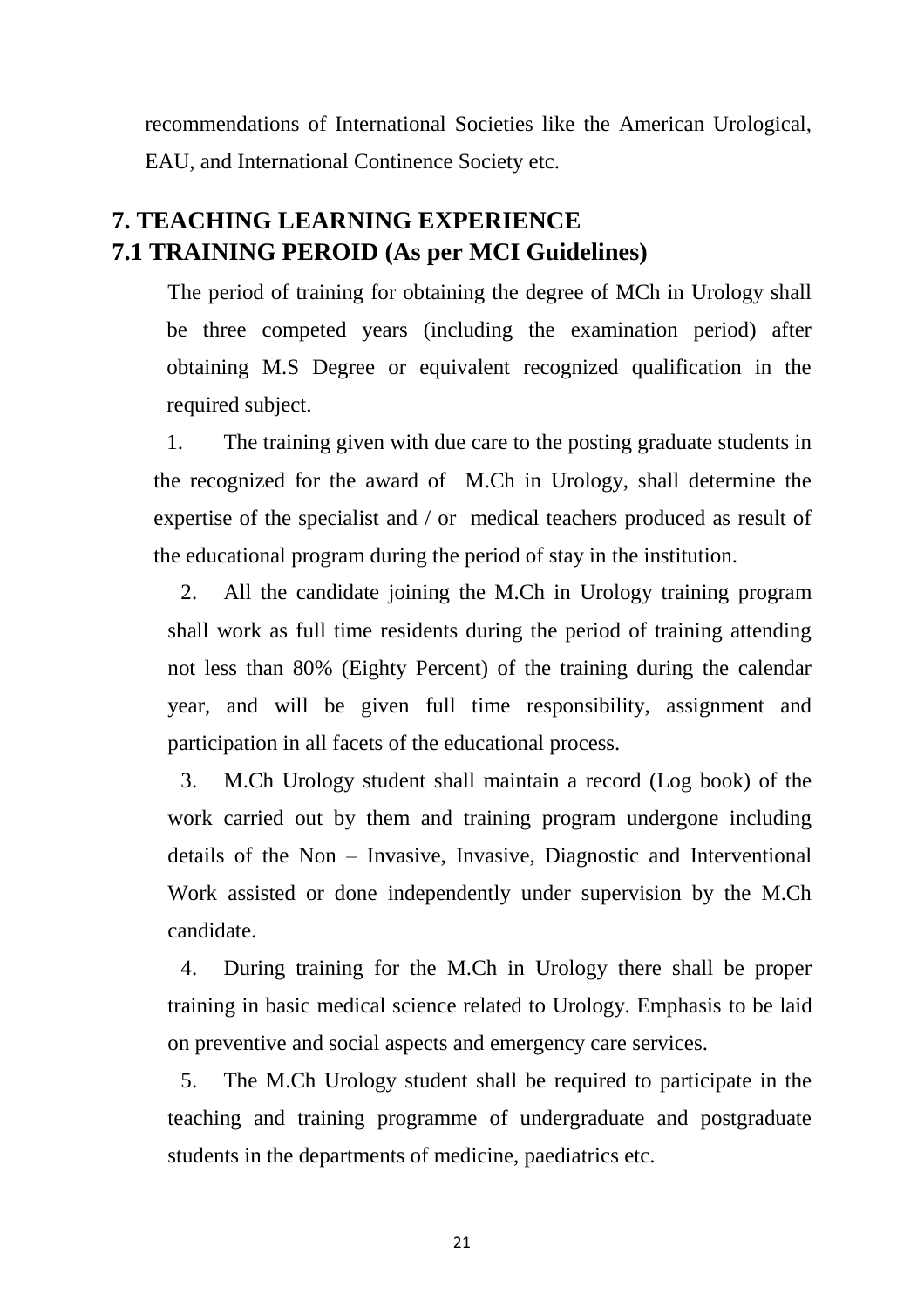6. Training in Medical Audit, Management, Health economics, Health information system, Basics of statistics, Exposure to human behavior studies, Research methodology shall be imparted.

7. In Service training in the management and treatment of patients contrasted to their care participation in Seminars, Journal Clubs, Group Discussions, Clinical Meetings, Grand Rounds and Clinico–Pathological Conferences, Advanced Diagnostic, Therapeutics and Laboratory techniques in Urology.

8. He / She should present Scientific Papers in USICON, SZUSICON and TAPASUCON

9. Final Year M.Ch Urology PG should send papers for CKP MENOM Prize Paper.

10. Must publish a scientific paper I urology in an indexed journal before the final examinations.

# <span id="page-22-0"></span>**7.2 Teaching / Learning Schedule.**

# <span id="page-22-1"></span>**7.2.1 CLINICAL POSTINGS**

| <b>YEAR</b>  | <b>SPECIALIZATION</b>               | <b>DURATION</b> |
|--------------|-------------------------------------|-----------------|
|              | Ward ./ OPD                         | 6 Months        |
| I - Year     | Uroradiology                        | 1 Month         |
|              | Urodynamics lab / ESWL              | 2 Months        |
|              | <b>OT</b>                           | 3 Months        |
|              | Ward / OPD                          | 4 Months        |
|              | Peripheral Posting (Uro –           |                 |
| $II - Year$  | oncology , Robotic $\vert 2$ Months |                 |
|              | surgery)                            |                 |
|              | <b>OT</b>                           | 6 Months        |
| $III - Year$ | Pediatric Urology                   | 1 Months        |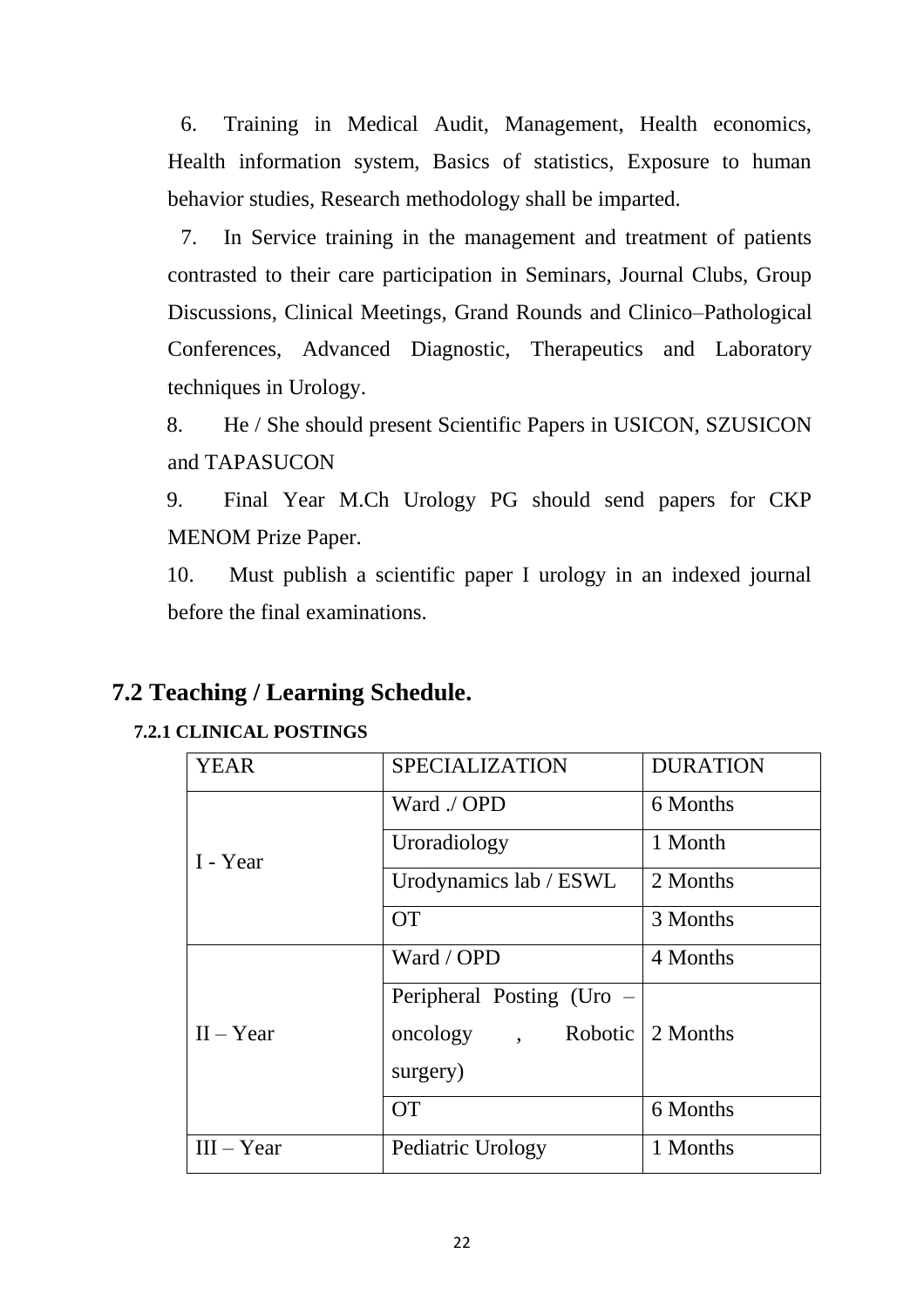| Ward / OPD | 2 Months |
|------------|----------|
|            | 8 Months |
| Exam       | 1 Months |

#### <span id="page-23-0"></span>**7.2.2 WARD / OPD**

The Candidate would first familiarize himself / herself with the general working of the hospital, the wards admission norms, sending of investigations, geography of the hospital, location of the various services, posting of cases for surgery / intervention, consent forms, blood availability, discharge protocol, medical records section etc. In addition the candidate would examine all the urology cases in the words and give consultation to all other departments of the hospital regarding Urology reference with the help of the consultant.

If there are undergraduate MBBS or Post Graduate M.S students from General Surgery or other specialties posted, then he would impart relevant clinical examination and diagnostic skills to them. The candidate would also be working in the OPD and assessing the suitability of the patients for admission, making an OPD diagnosis, planning the relevant investigations etc. The M.Ch candidate would be put on regular hrs emergency duty and would take the call from the Casualty and other department of the hospital.

#### <span id="page-23-1"></span>**7.2.3 URODYNAMICS LAB**

This posting is essential for the candidate to learn all the aspects of Neurorology and performing the Urodynamics study and interpretation of the graph. The candidate should familiarize himself / herself with all the gadgets in the Urodynamics laboratory including VideoUrodynamics.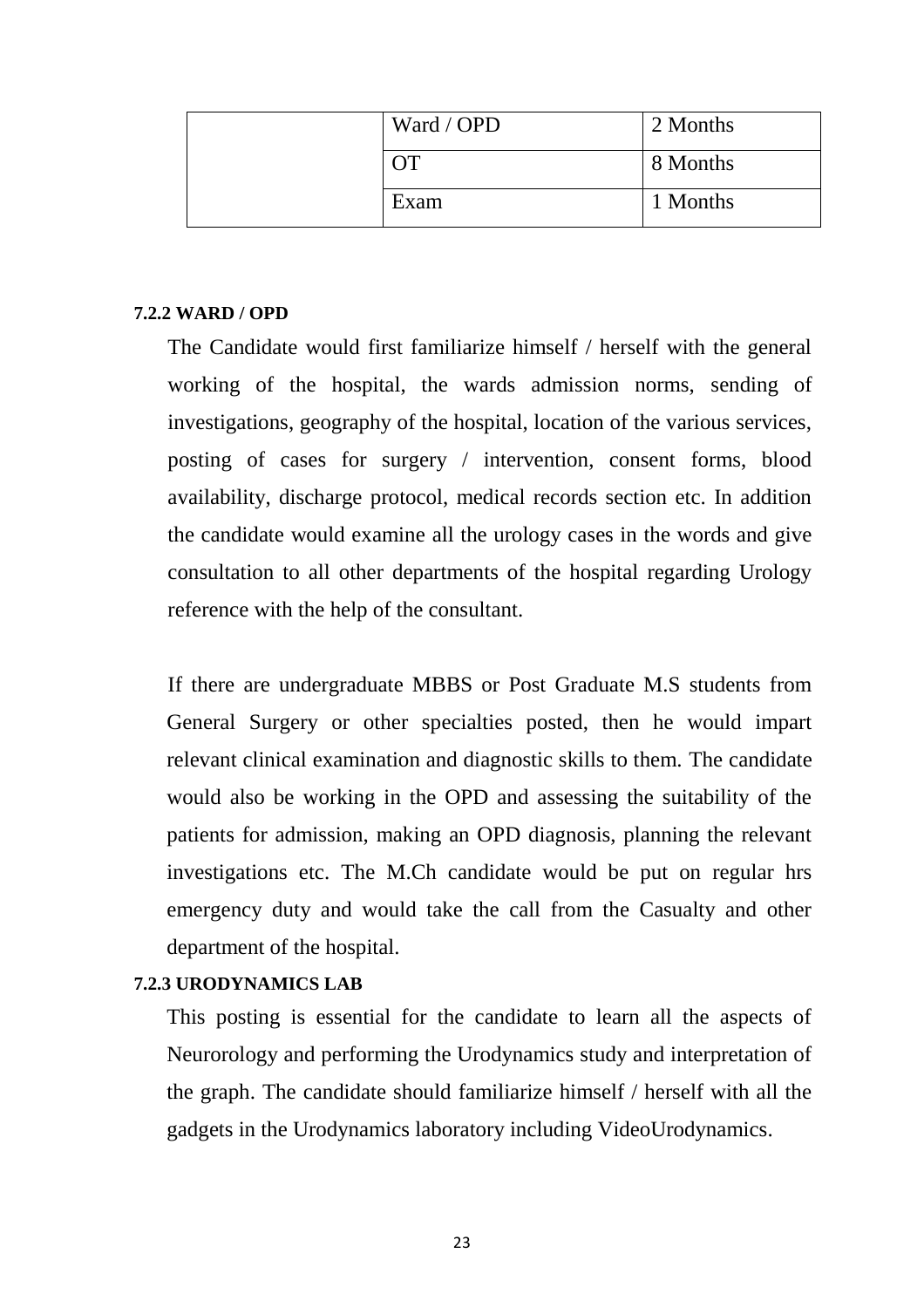The candidate would be on duty in the Urodynamics lab from 9 AM to 4 PM. He / She would also attend the teaching programs of the department when free from patient care. The candidate would also be taking calls from the casualty and giving consultations to all departments of the hospital.

#### <span id="page-24-0"></span>**7.2.4.URORADIOLOGY**

The candidate would be posted in the Radiology Department wherein he / she would receive training and independently perform Intravenous Urogram, Retrograde Urethrogram, Nephrostogram, Ultrasound of the Kidney, Ureter and Bladder region, Colour Doppler for varicocele, and testicular torsion. The candidate would also be attending the OPD. During this period, the candidate would also be attending all teaching programs of the department and would be doing emergency duties also in the ICU / Taking Casualty calls and giving consultation to all departments of the hospital.

#### <span id="page-24-1"></span>**7.2.5 OPERATION THEATRE**

The candidate would be posted in the Operation Theatre only after he / she is familiar with all aspects of Urology care like wards, OPD, USD and all non Invasive Urological diagnosis.

1. In the First Year of Operation Theatre posting the candidate would assist and perform all the diagnostic procedure like Cystourethroscopy, filiform dilatation, retrograde pyelography, and minor urological procedures like Needle biopsy of the prostate, dilatation, trocar custostomy, open cystostomy, orchiectomy, circumcision, meatotomy / meatoplasty, Arterio – Venous shunts and excision of urethral caruncle. He / She would familiarize himself / herself with all the urological instruments – working and maintenance in the operation theatre like C– ARM System, electrocautery, LASER etc.

24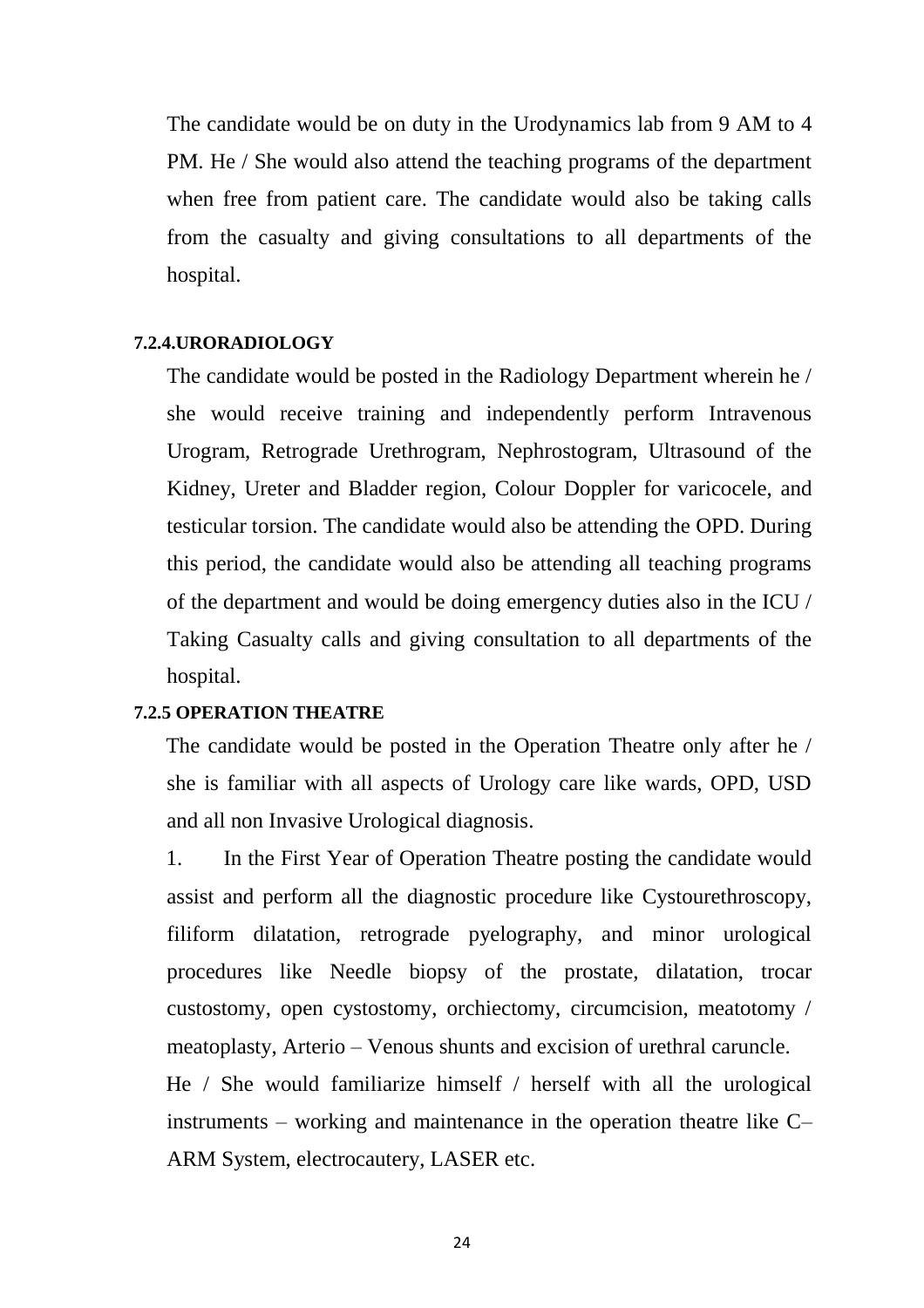The candidate is responsible for all the preoperative instructions, explaining and counseling to the patients and relatives, preparing the OT list, consent, checking all the incestigation, getting the pre – anaesthetic check up done in case of necessity and posting the patients.

He  $\ell$  She would give the necessary post – op care, prepare the complete OT report and ensure that all records and maintained correctly and given to the patient etc. He / She should be available for Emergency Procedures like Management of Acute urinary retention, Urological trauma etc. even when not on duty. The candidate would attend all the teaching programmes of the department and would present the data in the pre and post operative conference.

2. In the Second Year of posting the candidate would be permitted to perform independently but under supervision all the diagnostic procedures and selected open and Endourological procedures. However, he / she would continue to assist in all major open and Endourological procedures. The rest of the work remains the same. In the Third year of posting the candidate would be permitted to perform surgeries independently but inder strict supervision. The rest of the work remains the same.

The candidate should also learn all the consumable and the hardware used in diagnostic and definitive Urological operations.

The candidate must learn all the ethical, legal considerations of the invasive work and learn to use them with wisdom and discretion.

# <span id="page-25-0"></span>**7.3 WEEKLY ACADEMIC PROGRAMMES**

#### <span id="page-25-1"></span>**7.3.1 Journal Clubs:**

Critical analysis of original research articles in India and International Journals, Journals from the Internet, recommendations of various committees like the America Urological Association, Urologic Clinics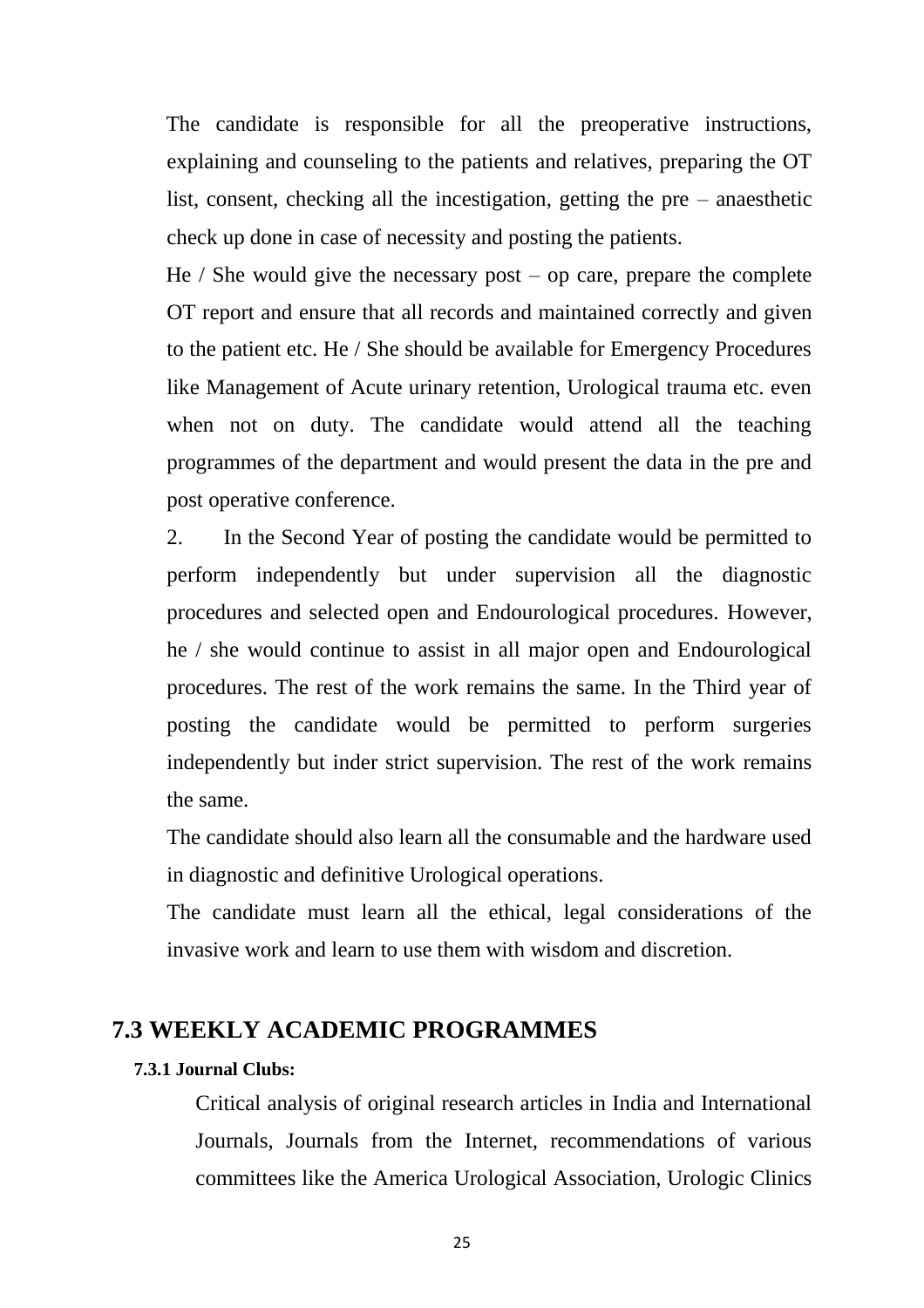of North America, etc regarding indications of various procedures. – Once a week.

#### <span id="page-26-0"></span>**7.3.2 Short Reviews:**

Short review of the literature on a simple specified topic based upon the various theory papers in the examination like Basic Science applied to Urology, including Paediatrics, Uroradiology, Andrology, Endourology and recent advances – Once a week.

#### <span id="page-26-1"></span>**7.3.4 Bed – side Clinics:**

Both short cases and long cases to be taken up by the candidate the presented to the consultants in the same pattern as examination – Once a week.

#### <span id="page-26-2"></span>**7.3.5 Uro Conference:**

Compete work up of each case with USG,  $X - Ray$ , IVU, CT presented to the consultants and reviewed. All diagnostic and interventional cases done in one week reviewed

<span id="page-26-3"></span>**7.3.6 PG / UG Teaching program by PG – once a week**

## <span id="page-26-4"></span>**7.4 POSTING & TRAINING IN OUTSIDE CENTERS**

#### <span id="page-26-5"></span>**7.4.1 Transplant Surgery / Rena Transplantation**

The candidate should undergo one month peripheral posting in a Center of Excellence on the field of Transplant Surgery / Renal Transplantation. The candidate will be sent to one of the following centers for a period of one month.

 $\triangleright$  Christian Medical College, Vellore.

> JIPMER- Pondicherry.

#### <span id="page-26-6"></span>**7.4.2 Uro Oncology**

The candidate should undergo one month Peripheral posting in a centre of excellence in the field of Uro Oncology.

 $\triangleright$  Adyar Cancer Institute, Chennai.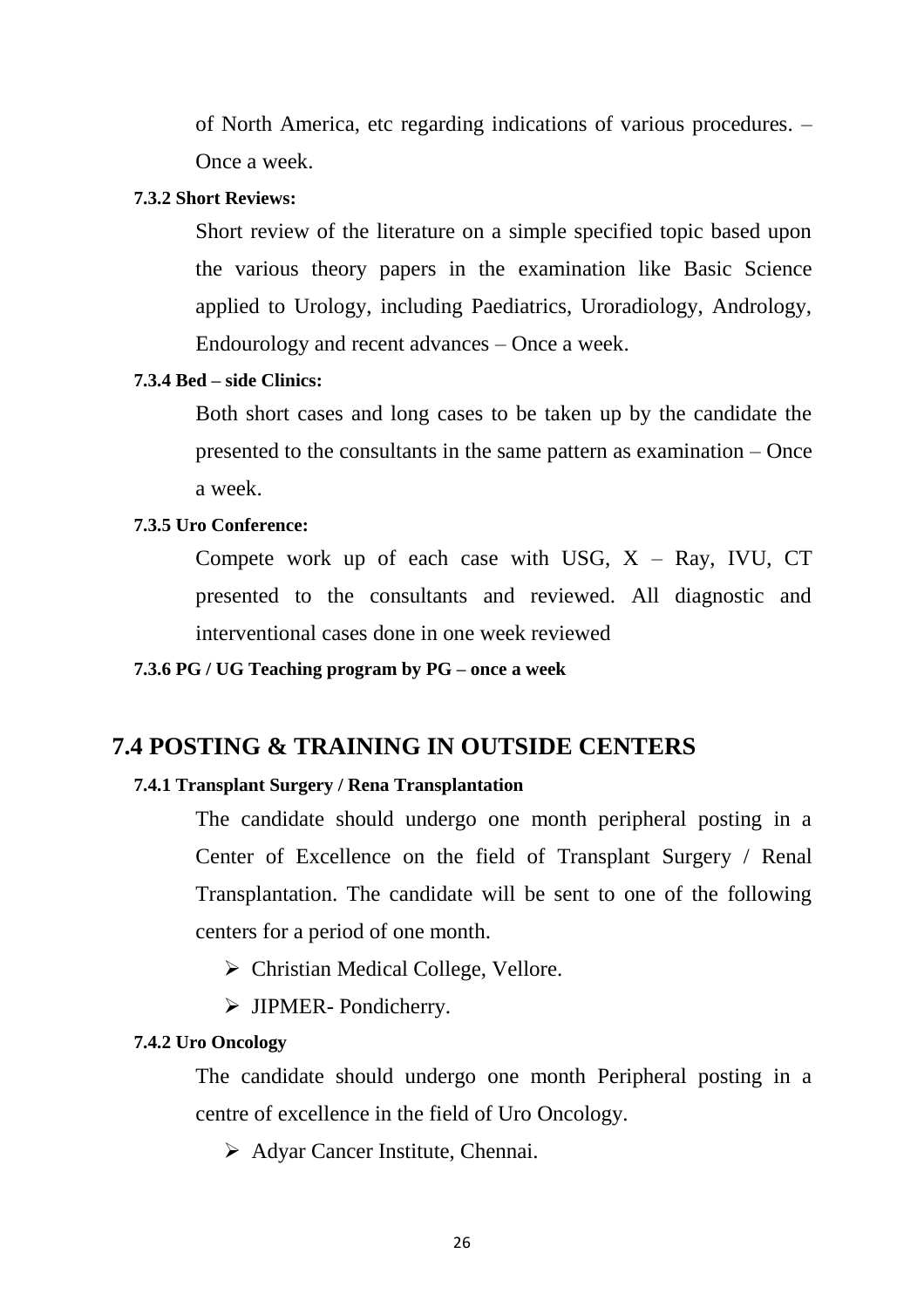M.Ch residents would present interesting cases in Scientific and academic forum of MGMRI which shall be conducted once in a month,

Conferences / Workshops / CMEs and Papers

- A Resident must attend at least Two conference / Workshop / CME per year – USICON, SZUSICON, TAPSUCON.
- $\triangleright$  One paper must be published before summative examinations at the end of 3years.

# <span id="page-27-1"></span><span id="page-27-0"></span>**8. LOG BOOK: 8.1 Components of Log Book:**

Name: Date of birth: Qualifying Examination: University: Date of Joining M.Ch: Date of Completion of Course:

# <span id="page-27-2"></span>**8.2 Intramural Rotations:**

Area with Dates (Year Wise):

# <span id="page-27-3"></span>**8.3 Extramural Rotations:**

Departments with Dates (Year Wise)

- 1.
- $2<sub>1</sub>$
- 3.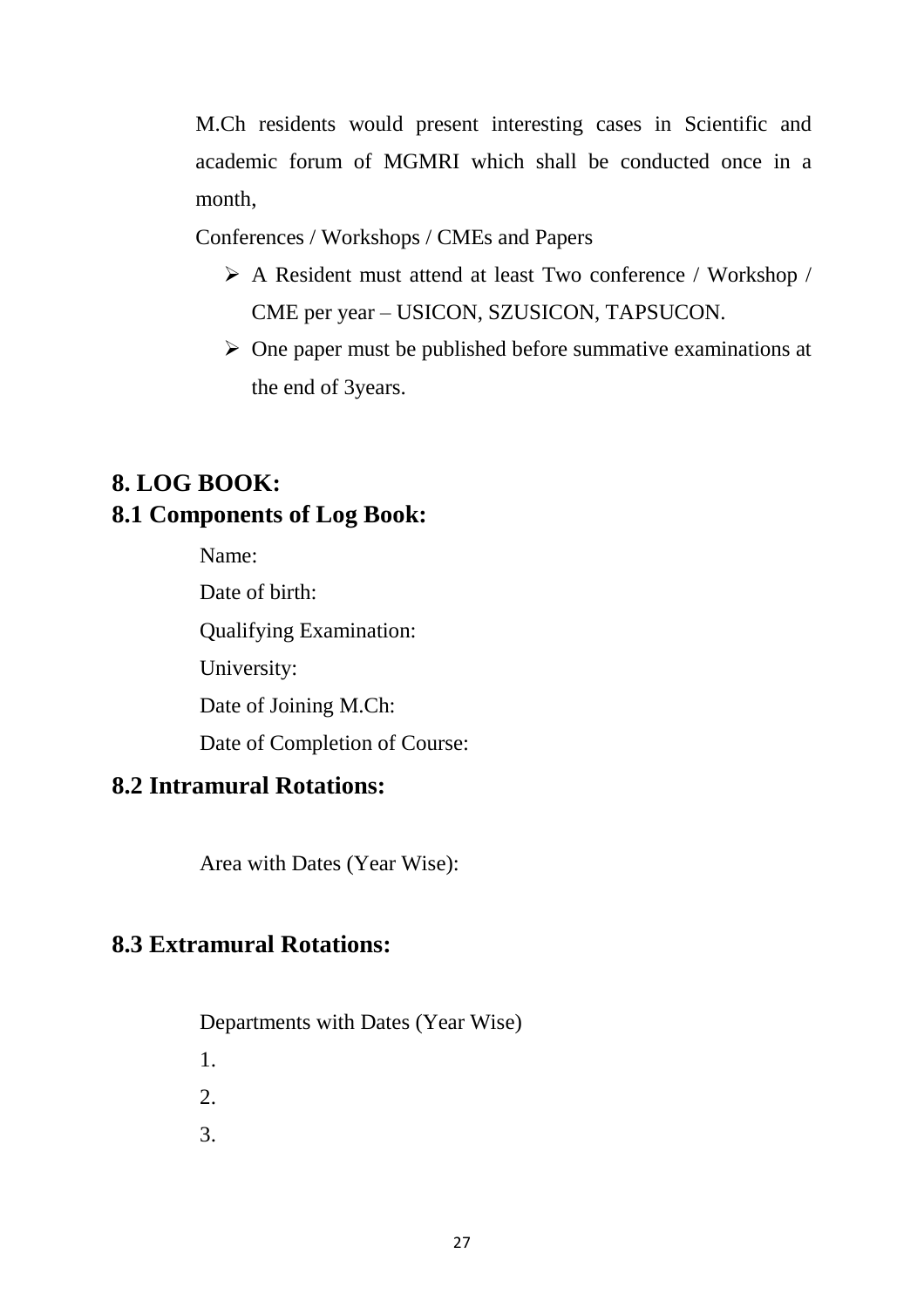# <span id="page-28-0"></span>**8.4 Ward Work**

| <b>Attendance</b> I – Year |               | $\frac{6}{10}$ |
|----------------------------|---------------|----------------|
| $II - Year$                | $\frac{0}{0}$ |                |
| $III - Year$               | $\frac{0}{0}$ |                |

Qualify of ward work (To be assessed 3 monthly – as per attached Performa)

Procedures (Operative Work).

Date wise recording of Procedures

Assisted Outcome signature of Supervisor Performed with assistance Performed independently

# <span id="page-28-1"></span>**8.5 Teaching Learning Activities**

#### <span id="page-28-2"></span>**8.5.1 Case Presentation (Date wise Recording)**

- Case Presented
- Performances (As per attached check list)
- Signature of Consultant

#### <span id="page-28-3"></span>**8.5.2 Journal Club (Date wise)**

- Articles
- Performances (As per attached check list)
- Signature of Consultant

#### <span id="page-28-4"></span>**8.5.3 Conference attended:**

- Date
- Nature of conference (CME/Workshop/National/International)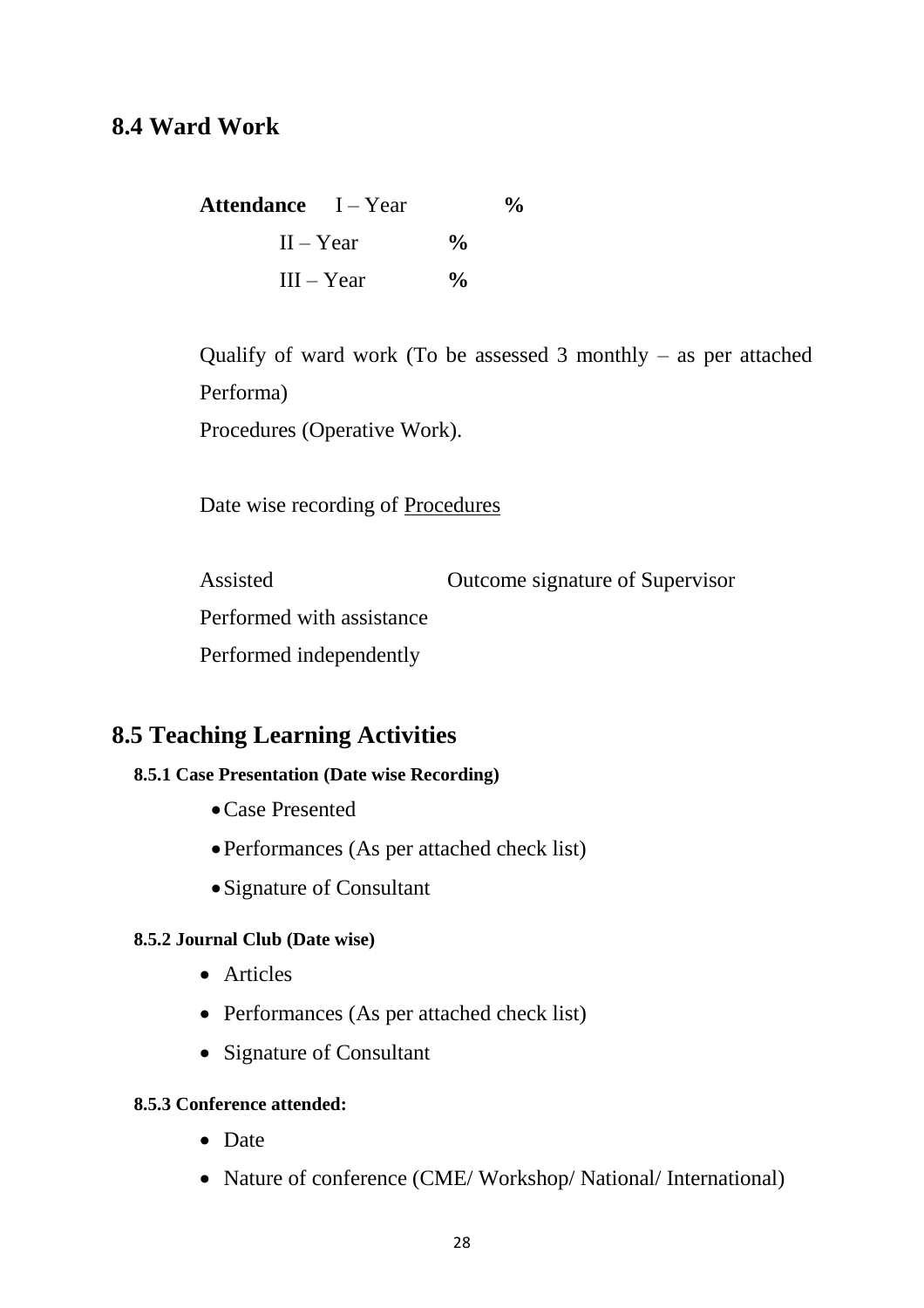• Role – Delegate / Presented paper – mention topic

## <span id="page-29-0"></span>**8.5.4 List of papers published / submitted (with details)**

1. 2. 3.

#### <span id="page-29-1"></span>**8.5.5 Dissertation**

- Topic
- Quality (Certified by HOD)

## <span id="page-29-2"></span>**8.5.6 Awards and Distinctions, if any**

## <span id="page-29-3"></span>**8.5.7 Other Activities**

(Each activity to be signed by a consultant and overall to be signed by HOD)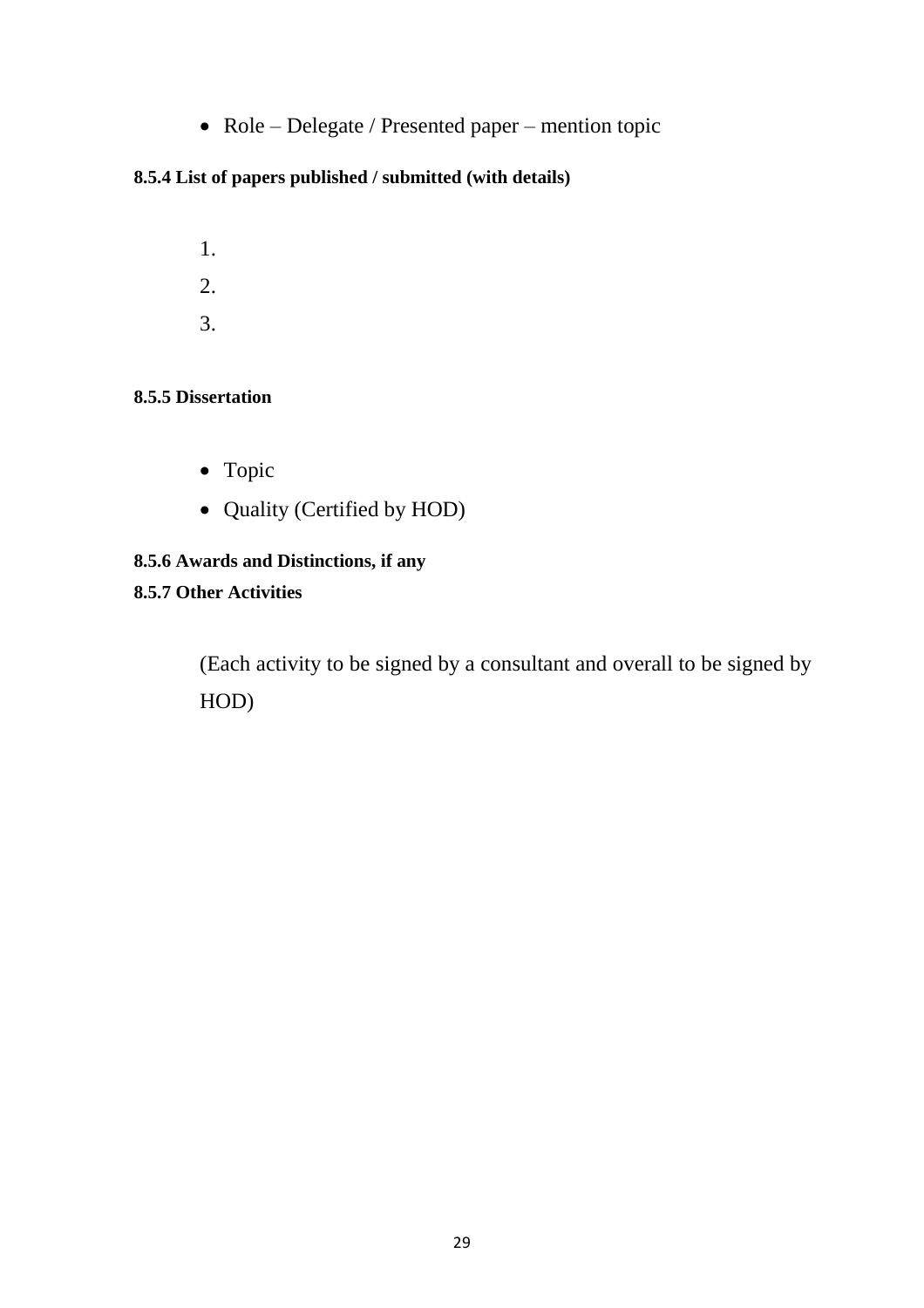# <span id="page-30-1"></span><span id="page-30-0"></span>**9. RESEARCH ACTIVITIES: 9.1 Papers Presented:**

**i.** A Residents must present at least 2 papers in National or regional conferences.

# <span id="page-30-2"></span>**9.2 Papers Published / Submitted:**

A Resident must have at least 1 article published / acceptance in a national or international journal which is indexed

# <span id="page-30-3"></span>**9.3 Dissertation:**

All candidates admitted to M.Ch course shall be assigned a topic for dissertation by the Head of the concerned unit and the title of the topic assigned to the candidate be intimated to the controller of examinations of this university within 6 months after joining the course.The concerned guides and co-guides will supervise and see that the dissertations are done properly utilizing the clinical materials of our own department / institution. The student must learn the design and interpretation of research studies, responsible use of informed consent and research methodology and interpretation of data and statistical analysis. They should seek the help of qualified staff members in the conduct of research. They must learn to use library and computer based research. This training will help them to develop skills in planning, designing and conduct of research studies.The dissertation should be approved by the professor and Head and has to be forwarded to controller of examinations 6 months prior to practical examinations and it will be sent for evaluation by two external examiners.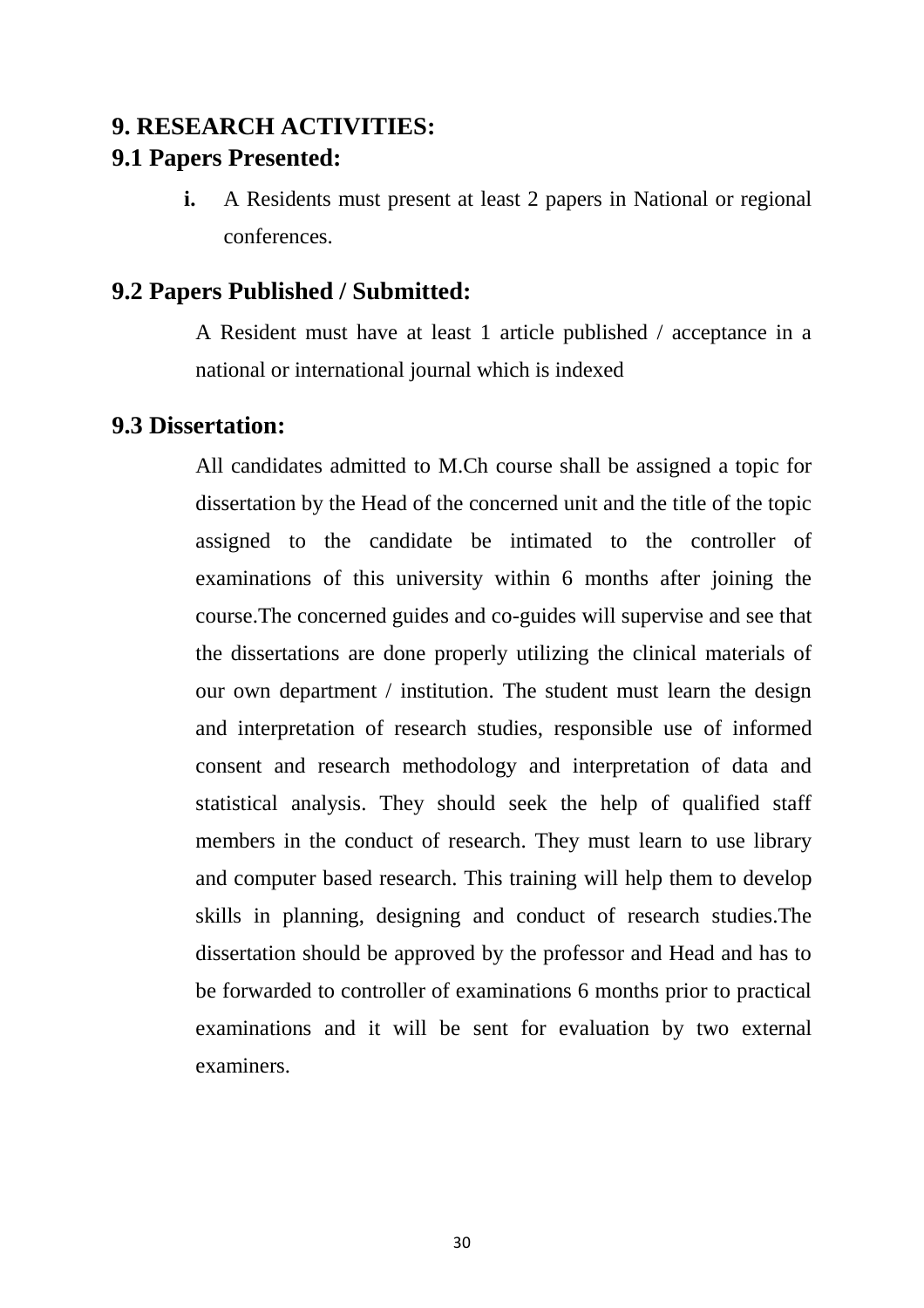# <span id="page-31-0"></span>**10. EVALUATION:**

The purpose of continuous course evaluation is mainly

- 1. To ensure the habits of regularity, punctuality and disciplined working amongst PG students.
- 2. To give periodic feedback regarding their performance during the medical course & to enable them to take corrective steps to enhance their learning in carious area mentioned. Eg. Patient Care, Research, Teaching, Administration etc.
- 3. To monitor attainment of clinical and technical skills to ensure adequacy of training.
- 4. To make it available to the internal examiner at the time of final examination to discount the possibility of a single adverse performance influencing the pass of fail situation of the candidate. This would give an idea of the continued performance of the candidate during the three years of training to the external examiners, so that candidates who have otherwise been rated as satisfactory in their internal evaluation can be give more chances in the final examinations and overcome the adverse effects of doing badly in any case.
- 5. Formative evaluation assessment will be carried out over following activities of the P.G. resident.
	- $\triangleright$  Ward Work.
	- **►** Case Presentation.
	- $\triangleright$  P.G. Lecture.
	- $\triangleright$  Journal Club.
	- $\triangleright$  General assessment of affective function, attitude by Medical & Paramedical staff.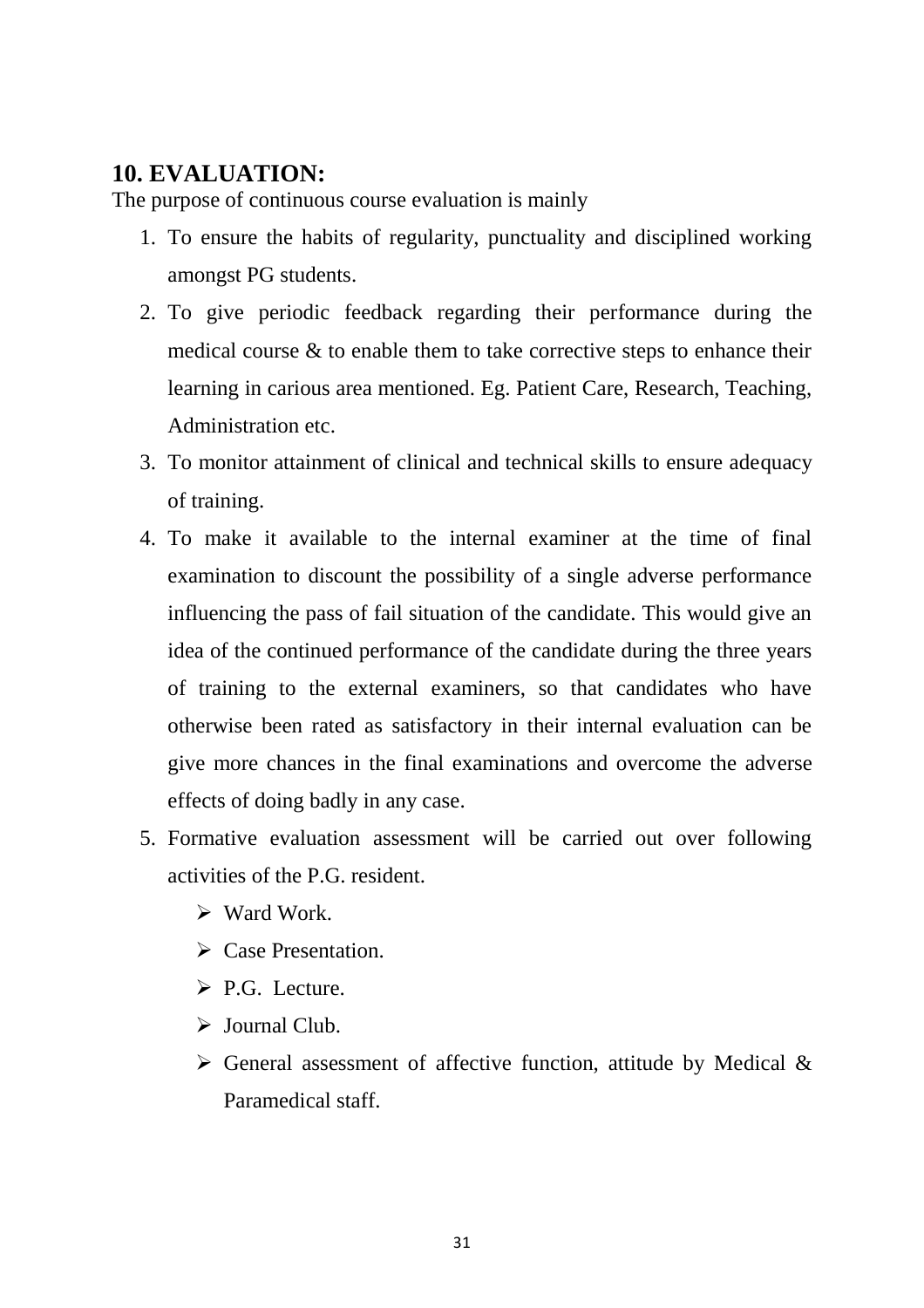# <span id="page-32-0"></span>**10.1 Summative Evaluation:**

Candidates are eligible to appear for theory examination only if they have at least 80% attendance.

Summative evaluation consists of three parts:

- 1. Theory
- 2. Clinics
- 3. Viva Voce

#### <span id="page-32-1"></span>**10.1.1Theory**

There are 4 theory papers of each 100 mark.

The components of theory are as follows.

| $Paper - I$   | Applied basic science $-10$ short notes of each 10 marks                                                     |
|---------------|--------------------------------------------------------------------------------------------------------------|
|               | Clinical Urology including Paediatric Urology $-2$ Essay                                                     |
| $Paper - II$  | question of each 20 marks and 6 short notes of each 10<br>marks.                                             |
| $Paper - III$ | Diagnostic and Operative Urology $-2$ Essay question of<br>each 20 marks and 6 short notes of each 10 marks. |
| $Paper - IV$  | Recent Advances in Urology $-10$ short notes of each 10<br>marks                                             |

Candidate should secure a minimum of 50% marks in each paper with an overall average of 50%

Introduction of OSCE in theory to be considered.

#### <span id="page-32-2"></span>**10.1.2 Clinics**

1. Clinical examination would consists of 1 long case for 100 marks and 2 short cases for 50 marks each and ward rounds (4 cases) for 100 marks.

2. Candidate should get 50% overall for passing clinical examination.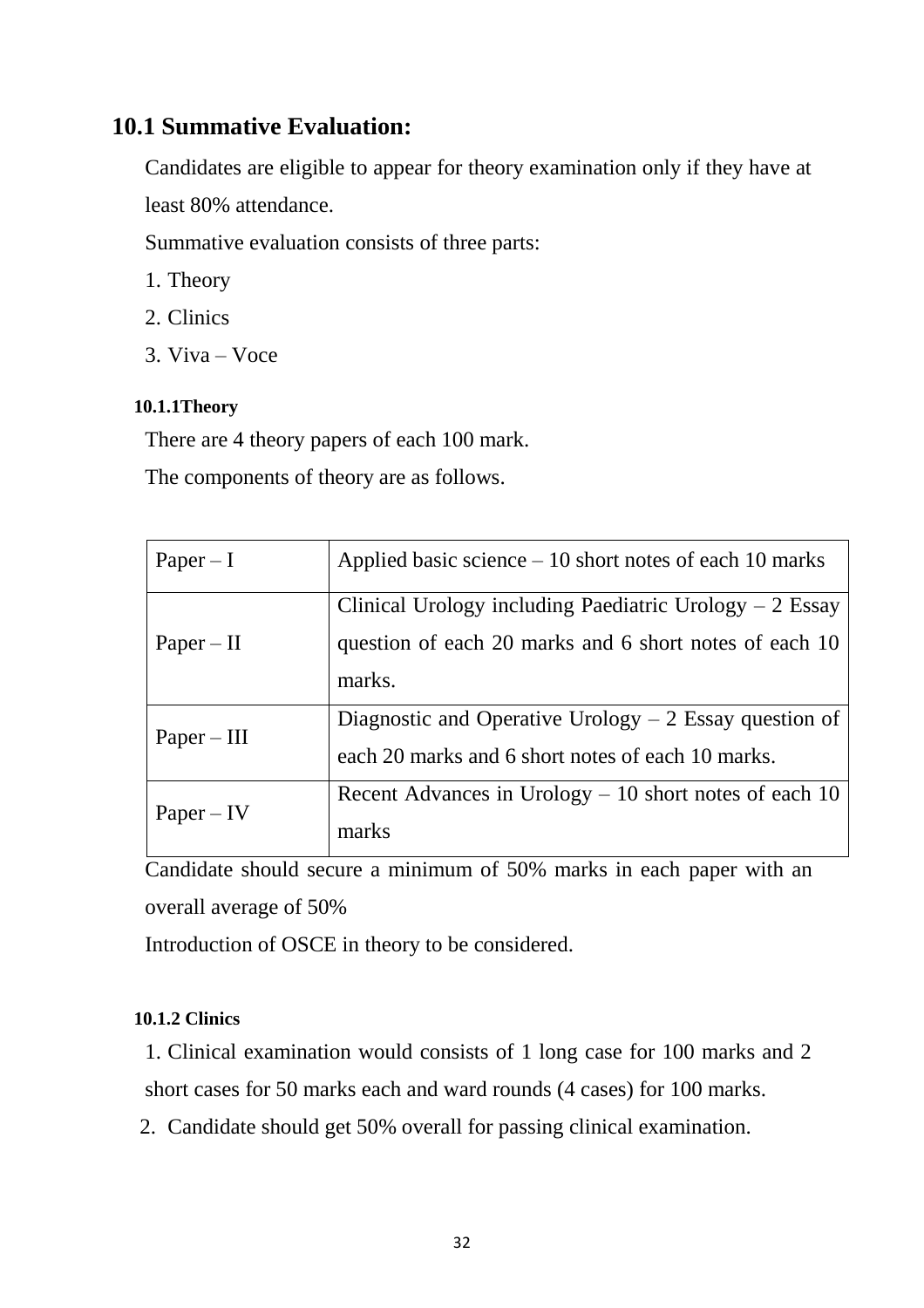#### **Long Case**

The candidate would have one hour to take a detailed history, and do a complete clinical examination. If there is any language problem he / she would be provided with an interpreter for the same. On the basis of the history and examination, the candidate is expected to come to a reasonable provisional diagnosis. He / She would then present the case to the examiners and after the provisional diagnosis is assesses, the candidate would be given the USG,  $X - Ray$ , CT or other investigation. He / She would then be questioned on the management strategies and related matters.

#### **Partial List of Long Cases**

- 1. Palpable loin mass Renal cell carcinoma, Hydronephrotic Kidney.
- 2. Carcinoma Prostate Loco regional spread or metastatic.

3. Bladder outlet obstruction due to benign enlargement of prostate without complications like bladder calculi, diverticula, obstructive uropathy.

4. Stricture urethra – inflammatory or traumatic.

5. Calculus disease with or without complication – hematuria, nephropathy etc.

6. Neurogenic bladder – due to congenital anomaly, traumatic etc.

- 7. Carcinoma bladder
- 8. Genitourinary tuberculosis.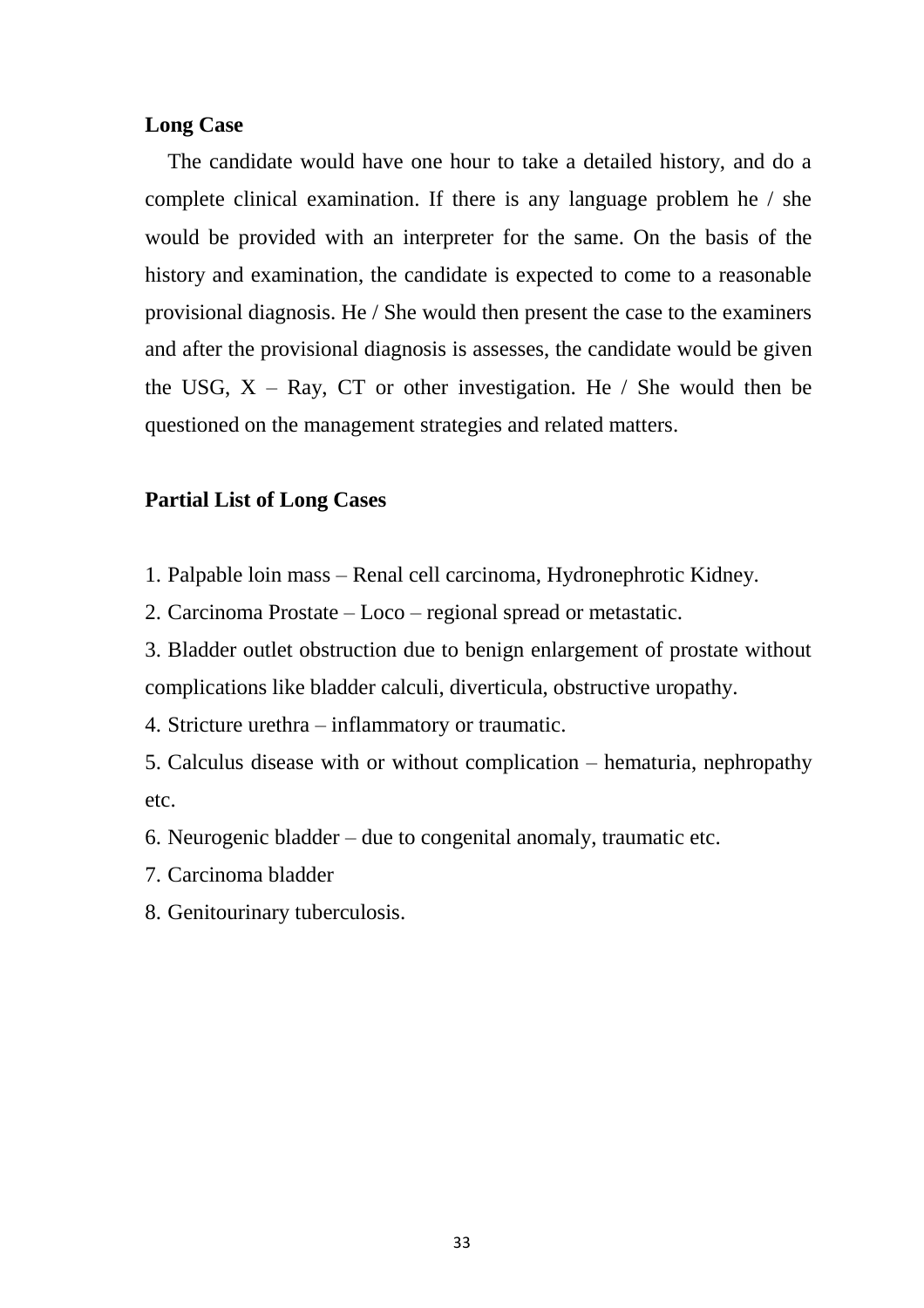# **Short Cases**

The candidate would have to present 2 short cases. In each, he/she has to take a short history, do a complete clinical examination and come to a reasonable provisional diagnosis.

The time allotted in 30 minutes for each short case. The pattern of the examination is the same as that for the long case except for the fact that the discussion is faster.

It is generally the case that the candidate would get different categories of cases for each of the cases he/she is given for the examination.

There is no rigid compartment that a particular case should be given as long or short case and this usually is decided by the External Examiners.

# **Partial List of Short Cases**

- 1. Carcinoma Prostate Metastatic, Locally Advanced.
- 2. Carcinoma Bladder with hematuria etc.
- 3. Carcinoma testis
- 4. Carcinoma penis.
- 5. Vesicoureteral reflux and Megaureter.
- 6. Posterior urethral valve.
- 7. Hypospadias.
- 8. Undescended testis.
- 9. Ectopia vesicae.
- 10. Stricture urethra
- 11. Ileal conduit.
- 12. Vesicovaginal fistula.
- 13. Congenital PUJ obstruction.
- 14. Dysfunctional Voiding.
- 15. Obstructive uropathy with CRF.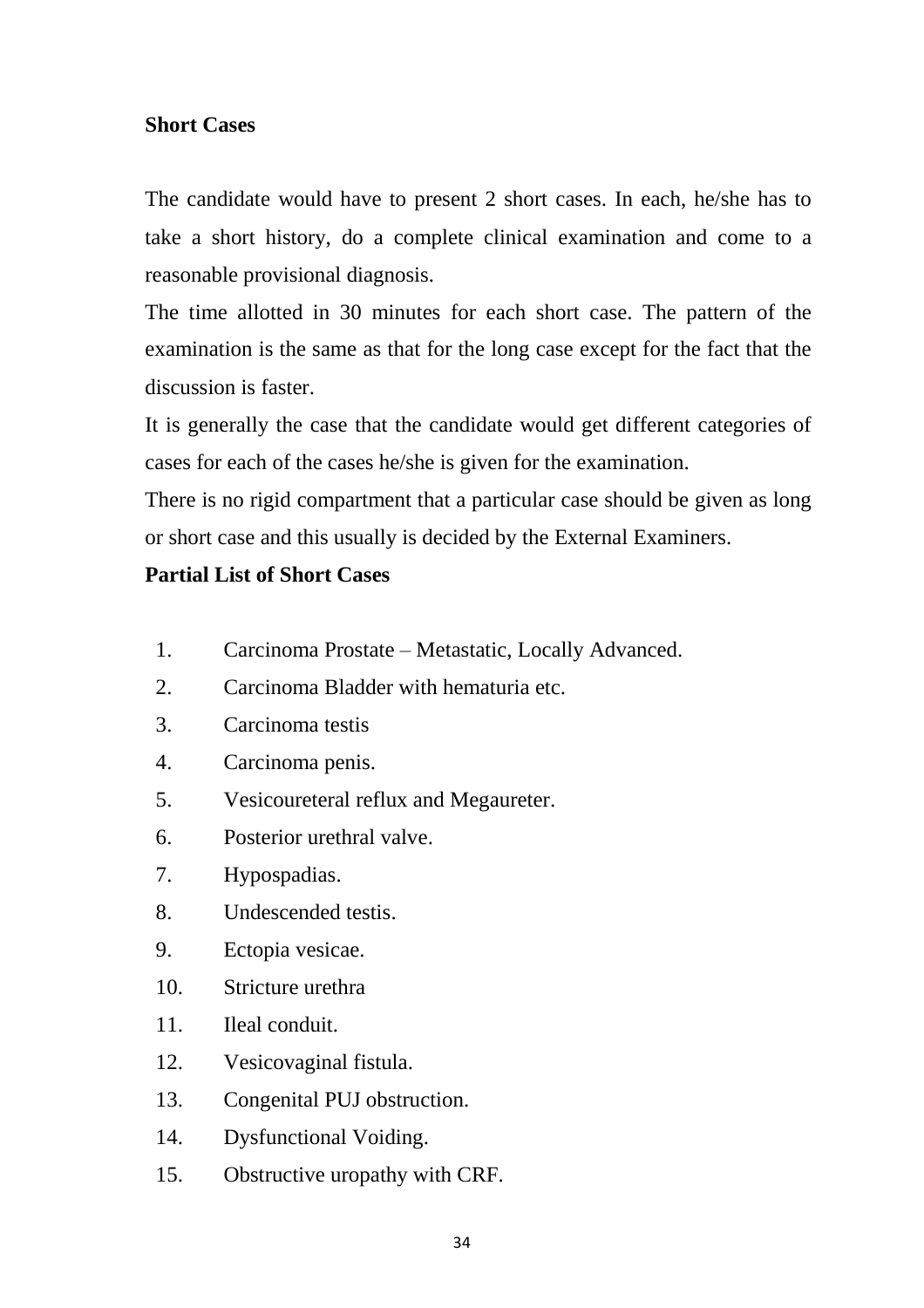#### <span id="page-35-0"></span>**10.1.3 VIVA-VOCE**

Oral / Viva –Voce Examination; (100 Marks)

The candidate may be shown USGs,  $X - Rays$  and CT/MRI for sport diagnosis. This examination shall be comprehensive to test the candidate"s overall knowledge of the subject.

(Candidate should secure a minimum of 50% marks)

# **MINIUM PASS MARKS**

1. Theory: minimum of 50% marks in each paper with overall agregate of 50%.

2. Clinics: Minimum of 50% overall.

3. Viva – Voce: minimum of 50%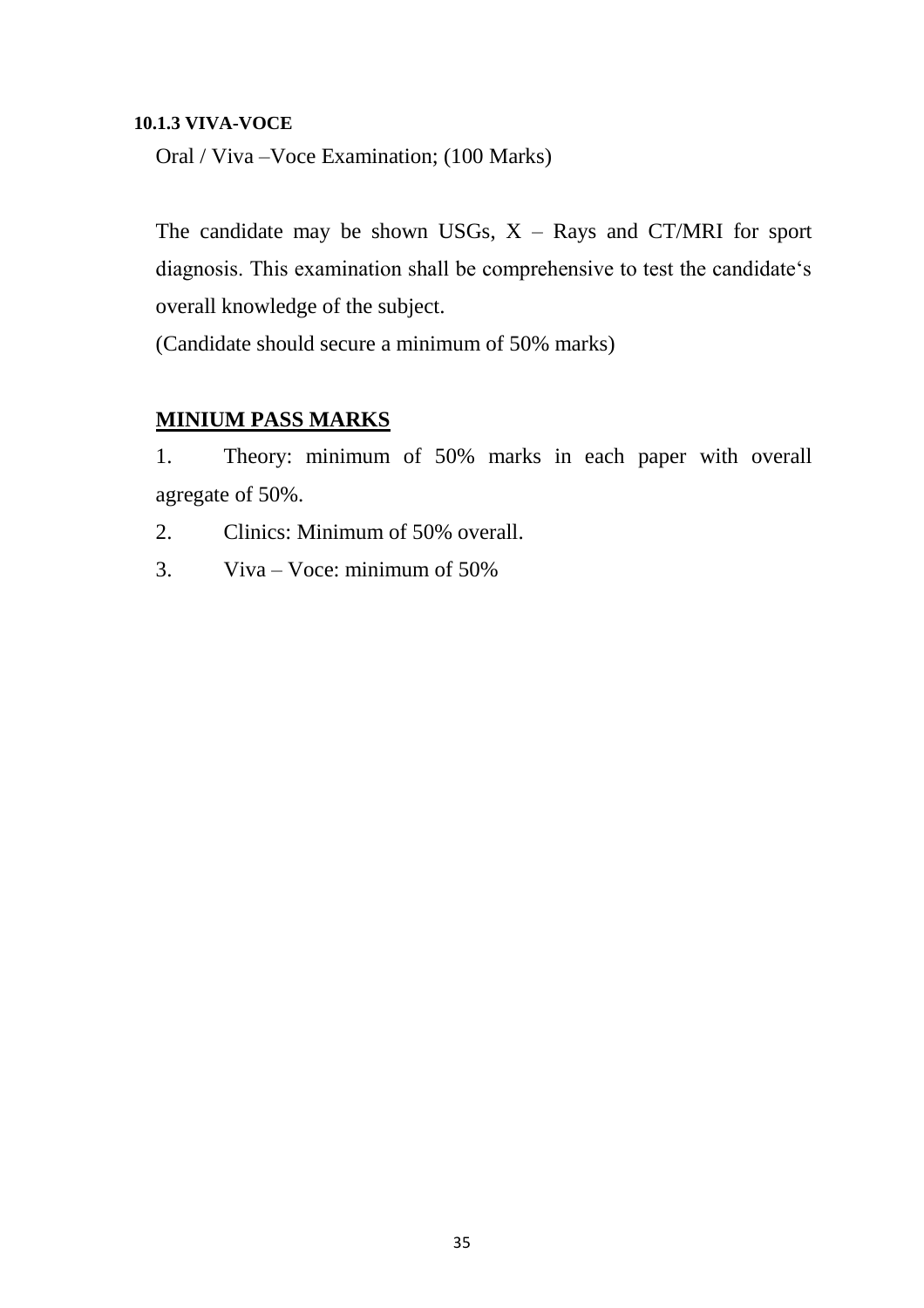# <span id="page-36-0"></span>**11. PROPOSED MODEL QUESTION PAPERS**

## **Paper I- BASIC SCIENCES**

# ANSWER ANY 10 QUESTIONS ALL QUESTIONS CARRY EQUAL MARKS

#### MAX MARKS: 100

- 1. Discuss the surgical anatomy of the Kidney with special reference to Percutaneous renal surgery
- 2. Describe the development of Ureter and Discuss various ureteral anamolies
- 3. Pathophysiology of Renovascular Hypertension
- 4. Discuss evaluation of patients with microhematuria
- 5. Intracorporeal Lithotripters
- 6. Biomaterials in Urology
- 7. Discuss briefly the physiology of Erection
- 8. Discuss regarding Pathophysiology of Urinary tract obstruction
- 9. Oncogenes
- 10.Multiparametric magnetic resonance imaging
- 11.Discuss the metabolic and functional consequences of urinary reconstruction with bowel
- 12.Physiologic considerations in Laparoscopy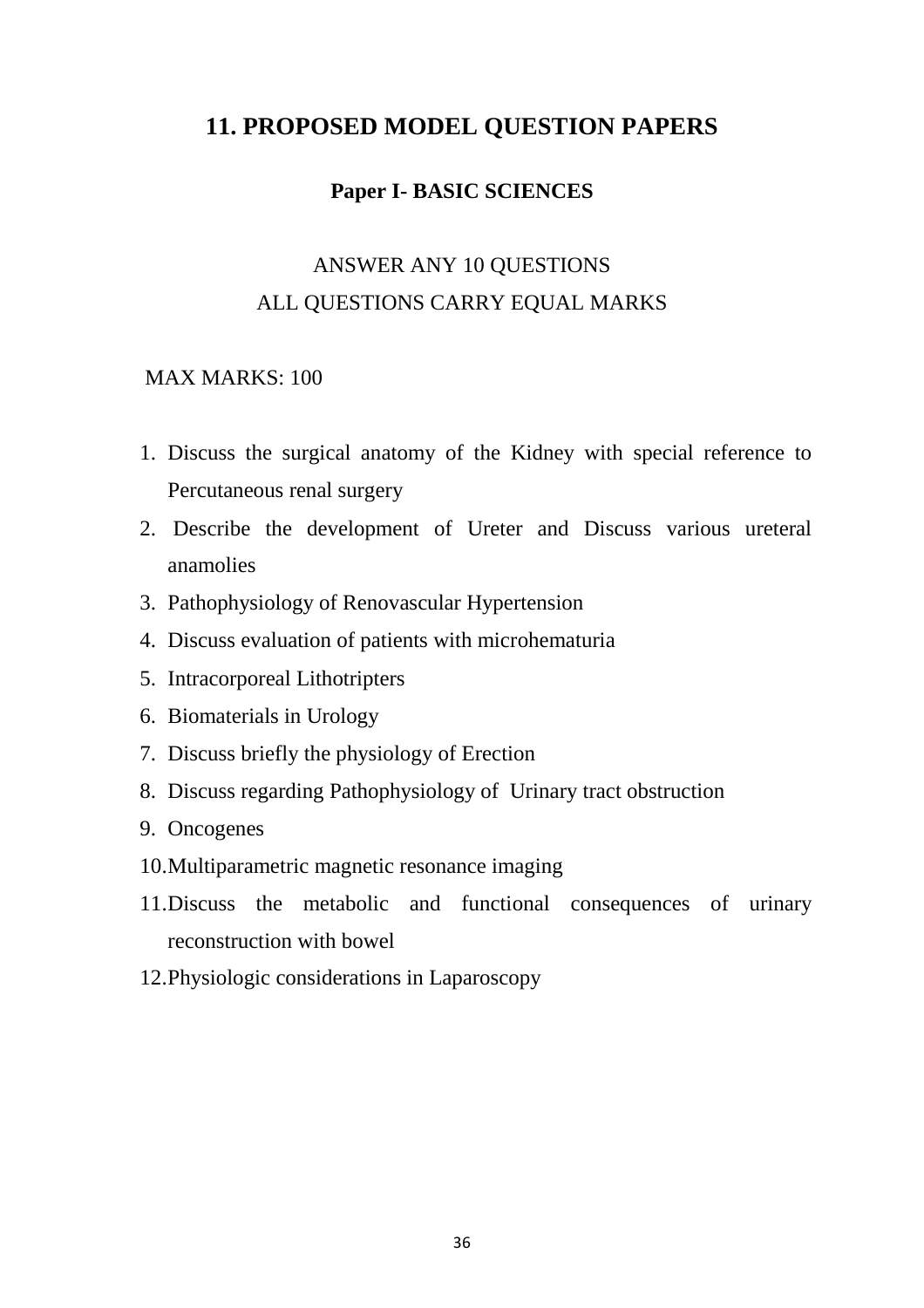# **PAPER - II - CLINICAL UROLOGY ICLUDING PAEDIATRIC UROLOGY**

Answer All Questions.

All questions carry equal marks. (Total- 100 marks).

## Duration - 3hrs.

- 1. Discuss the differential diagnosis and management of posterior urethral valves.
- 2. What is the T1G3 urothelial cancer of bladder ? Discuss in brief its management .
- 3. Discuss in brief the management of Emphysematous pyelonephritis.
- 4. Congenital adrenal hyperplasia: briefly write aetiology, diagnosis and management .
- 5. Define stress urinary iuncontinence (SUI). Enumerate complications and their management of mid - urethral sling procedures.
- 6. Diagnosis and management of Detrusor sphincter dyssynergia.
- 7. Discuss the management of fracture penis.
- 8. Discuss the evaluation of a child with febrile urinary tract infection.
- 9. Medical management of vesicoureteric reflux.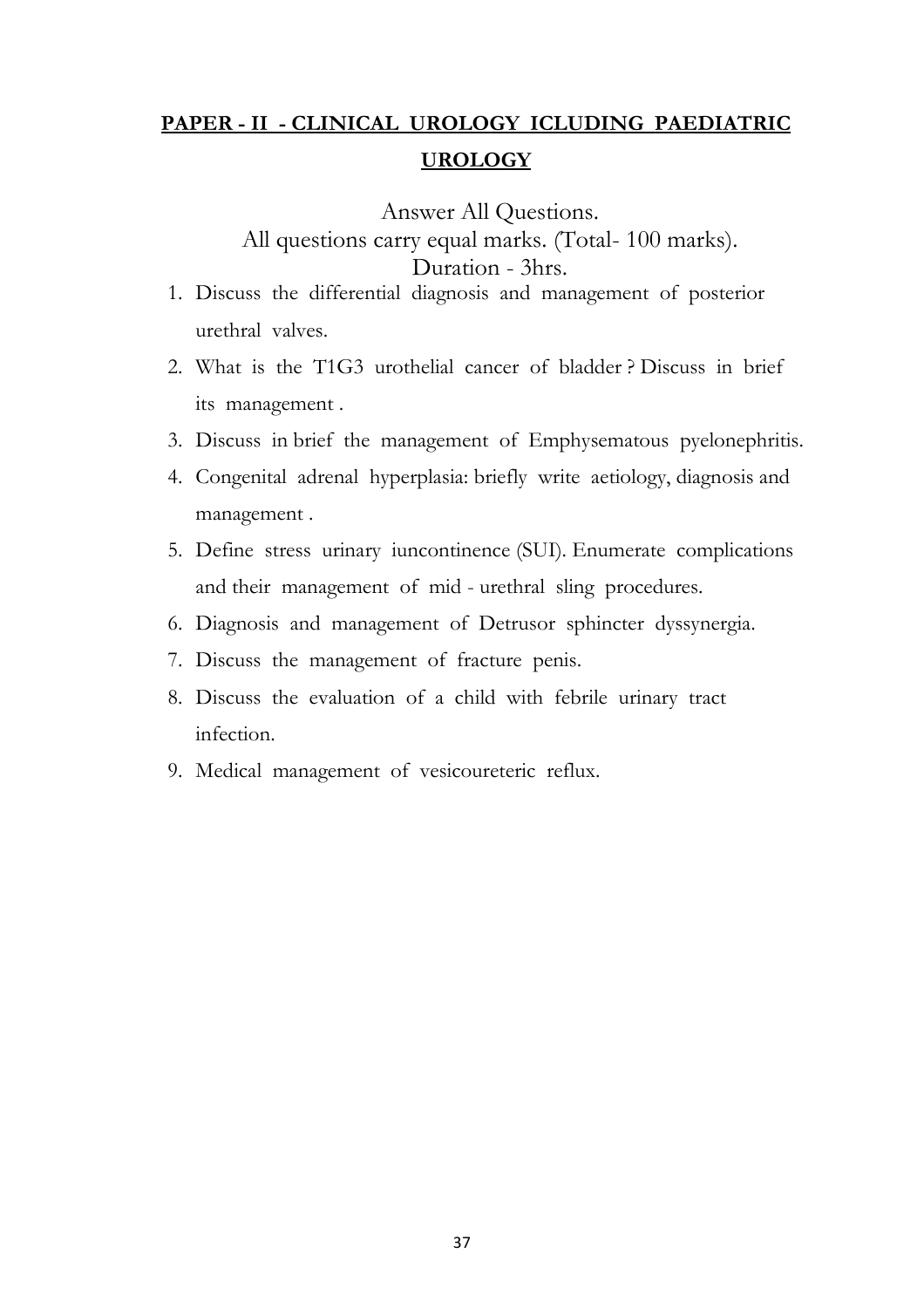# **M.Ch – Urology- Paper III**

Answer any 10 questions.

# All questions carry equal marks. (Total- 100 marks).

# Duration - 3hrs.

- 1. Principles of Renal reconstruction following trauma.
- 2. Hypercalciuria.
- 3. Management of UTI in patients with spinal cord injury.
- 4. Etiology and pathogenesis of Epididymitis.
- 5. Biomaterials for Regenerative medicine in urology.
- 6. Mechanisms of stone communition in ESWL.
- 7. Bioeffects of ESWL.
- 8. Benign Urinary Bladder tumors.
- 9. Normal development of Kidneys.
- 10. Multicystic Dysplastic kidney.
- 11. Non-Dismembered Pyeloplasty.
- 12. Extra genitourinary abnormalities in Prune belly syndrome.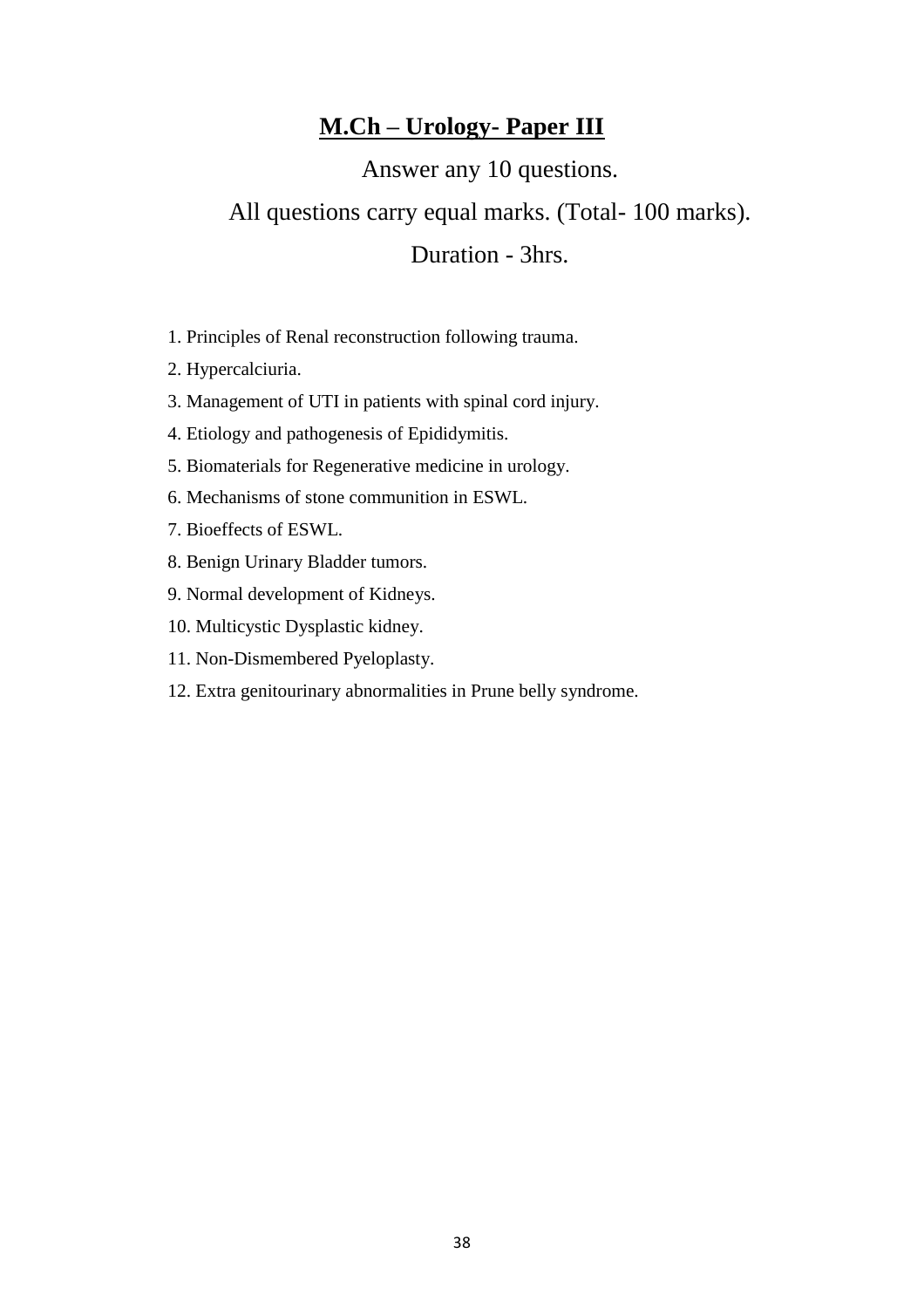## **Paper IV**

# **RECENT ADVANCES IN UROLOGY**

**Answer any 10 questions All questions carry equal marks Maximum marks- 100 Duration- 3hrs.**

- 1. Urolift
- 2. Enzalutamide
- 3. Liquid biopsy
- 4. Hyperthermic intravesical chemotherapy
- 5. Gene xpert probe
- 6. Check point inhibitors in genitourinary cancers.
- 7. Prostate health index
- 8. Fusion biopsy
- 9. Image guided surgery
- 10. Psma pet scan
- 11. Radium 223
- 12. Preventing renal ischemia in partial nephrectomy